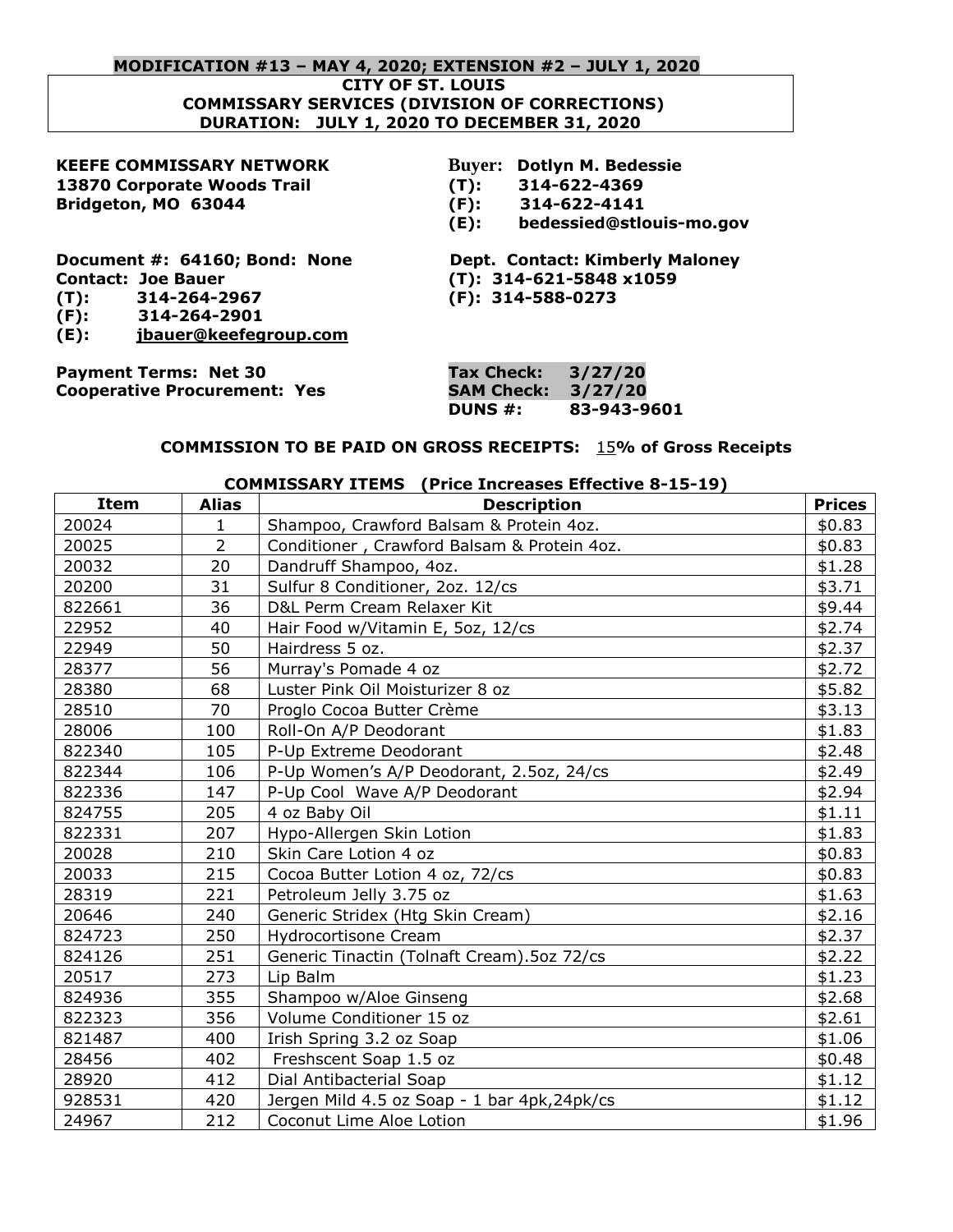| <b>Item</b> | <b>Alias</b> | <b>Description</b>                                | <b>Prices</b> |
|-------------|--------------|---------------------------------------------------|---------------|
| 822097      | 424          | Moisturizing Soap 5 oz                            | \$1.12        |
| 822098      | 426          | Sport Bar Soap                                    | \$1.22        |
| 28463       | 431          | 3 oz Freshscent Soap                              | \$0.28        |
| 28272       | 490          | Soap Dish, hinged 12/cs                           | \$0.86        |
| 822456      | 500          | 8 oz Mouthwash Mint (Non-Alcohol) 8oz. 24/cs      | \$1.93        |
| 824893      | 520          | Colgate Toothpaste, 2.5oz, 24/cs                  | \$2.16        |
| 821017      | 530          | Cool Wave Clear Toothpaste, 4oz, 48/cs            | \$2.31        |
| 28464       | 538          | Freshmint Toothpaste 2.75                         | \$0.64        |
| 28458       | 553          | Toothbrush                                        | \$0.09        |
| 28275       | 580          | Toothbrush Holder                                 | \$0.68        |
| 824416      | 583          | Generic Motrin (Ibuprofen Tablets)                | \$0.48        |
| 824125      | 590          | Denture Tablet                                    | \$3.34        |
| 28312       | 595          | 2.5 oz Effergrip                                  | \$4.17        |
| 822998      | 598          | Oral Pain Relief                                  | \$1.78        |
| 821428      | 611          | Aspirin - Generic, 325MG, 2pk,250pk/cs            | \$0.48        |
| 824526      | 614          | Generic Tylenol (Non Aspirin), 325MG, 2pk, 250/cs | \$0.48        |
| 28502       | 641          | Rolaids Original Flavor                           | \$1.40        |
| 824730      | 650          | Generic Ex-lax (Laxative Tablets)                 | \$2.24        |
| 28545       | 671          | Generic Cough Drops - Cherry - 30 ct, 24/cs       | \$1.02        |
| 821337      | 680          | 1 Day Multi-Vitamin (No Iron), 100ct, 72/cs       | \$3.06        |
| 821067      | 713          | Panty Liners - 22 ct                              | \$2.04        |
| 28285       | 800          | 5 Inch Comb                                       | \$0.30        |
| 8983        | 1001         | Large Stamped Envelope, 500/cs                    | \$0.56        |
| 28240       | 1010         | #10 White Envelope, 500/cs                        | \$0.06        |
| 28243       | 1015         | Manila Envelope, no clasp, 9.5x12.5, 500/cs       | \$0.22        |
| 928         | 1050         | Book of Ten (10) Stamps                           | \$4.50        |
| 28235       | 1060         | 8.5 x 11 Letter Pad - White, 8.5x11, 50 sheets    | \$1.20        |
| 28768       | 1076         | Bic Blue Pen Soft Feel - Medium                   | \$0.68        |
| 824573      | 1077         | #2 Pencil                                         | \$0.28        |
| 824328      | 1080         | <b>Colored Pencils</b>                            | \$2.52        |
| 28251       | 1085         | <b>Beveled Eraser</b>                             | \$0.33        |
| 824214      | 1086         | Pocket Dictionary II                              | \$5.64        |
| 28225       | 1089         | Pen Clear (Black Ink)                             | \$0.43        |
| 29016       | 1100         | Birthday Card, 6/cs                               | \$1.12        |
| 29034       | 1101         | Juvenile Birthday Card, 6/cs                      | \$1.12        |
| 29026       | 1115         | Anniversary Card, 6/cs                            | \$1.07        |
| 29036       | 1120         | Thank You Card, 6/cs                              | \$1.07        |
| 80000104    | 1121         | Seasonal Greeting Card, 1 EA                      | \$1.12        |
| 821675      | 1210         | AA 4Pk Ion3 Batteries                             | \$1.11        |
| 50774010    | 1255         | Ear Buds                                          | \$5.45        |
| 51168010    | 1275         | Reading Glasses +1.25                             | \$7.49        |
| 51168030    | 1281         | Reading Glasses $+1.75$                           | \$7.49        |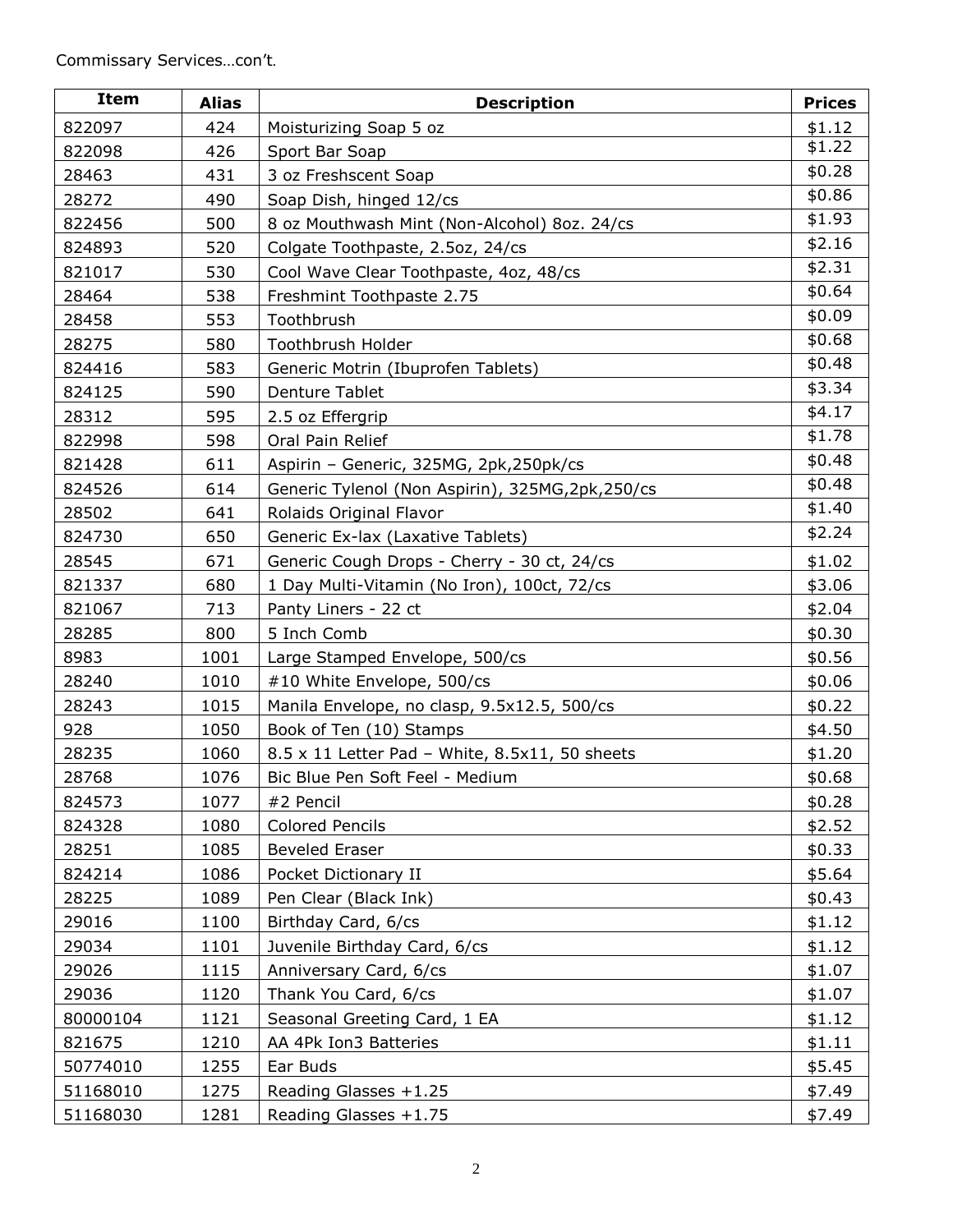| <b>Item</b> | <b>Alias</b> | <b>Description</b>                                   | <b>Prices</b> |
|-------------|--------------|------------------------------------------------------|---------------|
| 51168050    | 1282         | Reading Glasses +2.25                                | \$7.49        |
| 28580       | 1400         | Bowl, Cereal w/Lid, 24oz, 144/cs                     | \$1.21        |
| 21610       | 1415         | Plastic Cup w/Lid - 22 oz, 350/cs                    | \$0.61        |
| 22602       | 1450         | Small Shower Shoe, 72/cs                             | \$1.67        |
| 22603       | 1451         | Medium Shower Shoe, 72/cs                            | \$1.67        |
| 22604       | 1452         | Large Shower Shoe, 72/cs                             | \$1.67        |
| 822613      | 1458         | XLarge Deluxe Velcro Slip-On                         | \$2.14        |
| 5160209001  | 1496         | Boxers 5XLarge, Mens, white, EA                      | \$3.37        |
| 5160105001  | 1507         | XLarge T-Shirt, Mens, white, EA                      | \$2.30        |
| 5160106001  | 1508         | XXLarge T-Shirt, Mens, white, EA                     | \$3.10        |
| 5160107001  | 1509         | 3XLarge T-Shirt, Mens, white, EA                     | \$3.10        |
| 5160203001  | 1530         | Medium Boxer Shorts - Mens, white, EA                | \$2.19        |
| 5160205001  | 1532         | XLarge Boxer Shorts - Mens, white, EA                | \$2.19        |
| 5088801001  | 1540         | Tube Sock (One Size Fit All), #350, white, EA        | \$1.37        |
| 5054304099  | 1552         | Large Thermal Top, Bulk pked, natural                | \$6.42        |
| 5054305099  | 1553         | XLarge Thermal Top, Bulk pked, natural               | \$6.42        |
| 5054404099  | 1562         | Large Thermal Bottoms, Bulk pked, natural            | \$6.42        |
| 5054405099  | 1563         | XLarge Thermal Bottoms, Bulk pked, natural           | \$6.42        |
| 52632070    | 1751         | Size 7 V40RCE Swagger                                | \$24.60       |
| 52632130    | 1761         | Size 13 V40RCE Swagger                               | \$24.60       |
| 52632090    | 1853         | Size 9 V40RCE Swagger                                | \$24.60       |
| 52632100    | 1854         | Sz 10 V4ORCE Swagger                                 | \$24.60       |
| 52632120    | 1856         | Sz 12 V4ORCE Swagger                                 | \$24.60       |
| 51168020    | 1976         | Reading Glasses 1.50                                 | \$7.49        |
| 51168040    | 1977         | Reading Glasses 2.00                                 | \$7.49        |
| 51168060    | 1978         | Reading Glasses 2.50                                 | \$7.49        |
| 8235        | 2000         | S.S. Keefe Coffee                                    | \$0.41        |
| 84452       | 2006         | Decaf Coffee (1 Stick)                               | \$0.32        |
| 8021        | 2010         | 4 oz Keefe Coffee                                    | \$5.11        |
| 8905        | 2014         | Instant Cappuccino French Vanilla                    | \$0.62        |
| 7022        | 2015         | Fd Coffee Clear Pk w/Zip - 3 oz, 24/cs               | \$4.58        |
| 87028       | 2016         | Nescafe Clear Pk w/Zip - 4 oz                        | \$4.60        |
| 3871        | 2035         | Salt - 10/pk, 300/10pks/cs                           | \$0.27        |
| 3872        | 2036         | Pepper - 10/pk, 300/10pks/cs                         | \$0.27        |
| 114         | 2070         | S.S. Hot Cocoa, .8oz, 300/cs, 1SRV PK                | \$0.46        |
| 82136       | 2078         | Sugar - 10/pk                                        | \$0.45        |
| 81237       | 2087         | Non Dairy Creamer - 10/pk, 100/10PKS/CS              | \$0.65        |
| 1265        | 2091         | Sugar-twin Sweetener - 10/pk,120/10pks/cs pkt yellow | \$0.37        |
| 961443      | 2115         | N/S SS Black Cherry, Bulk, 100/cs                    | \$0.33        |
| 901444      | 2120         | N/S SS Lemonade                                      | \$0.33        |
| 8110        | 2200         | S.S. Orange Breakfast Drink                          | \$0.23        |
| 8111        | 2205         | S.S. Tea w/Lemon                                     | \$0.23        |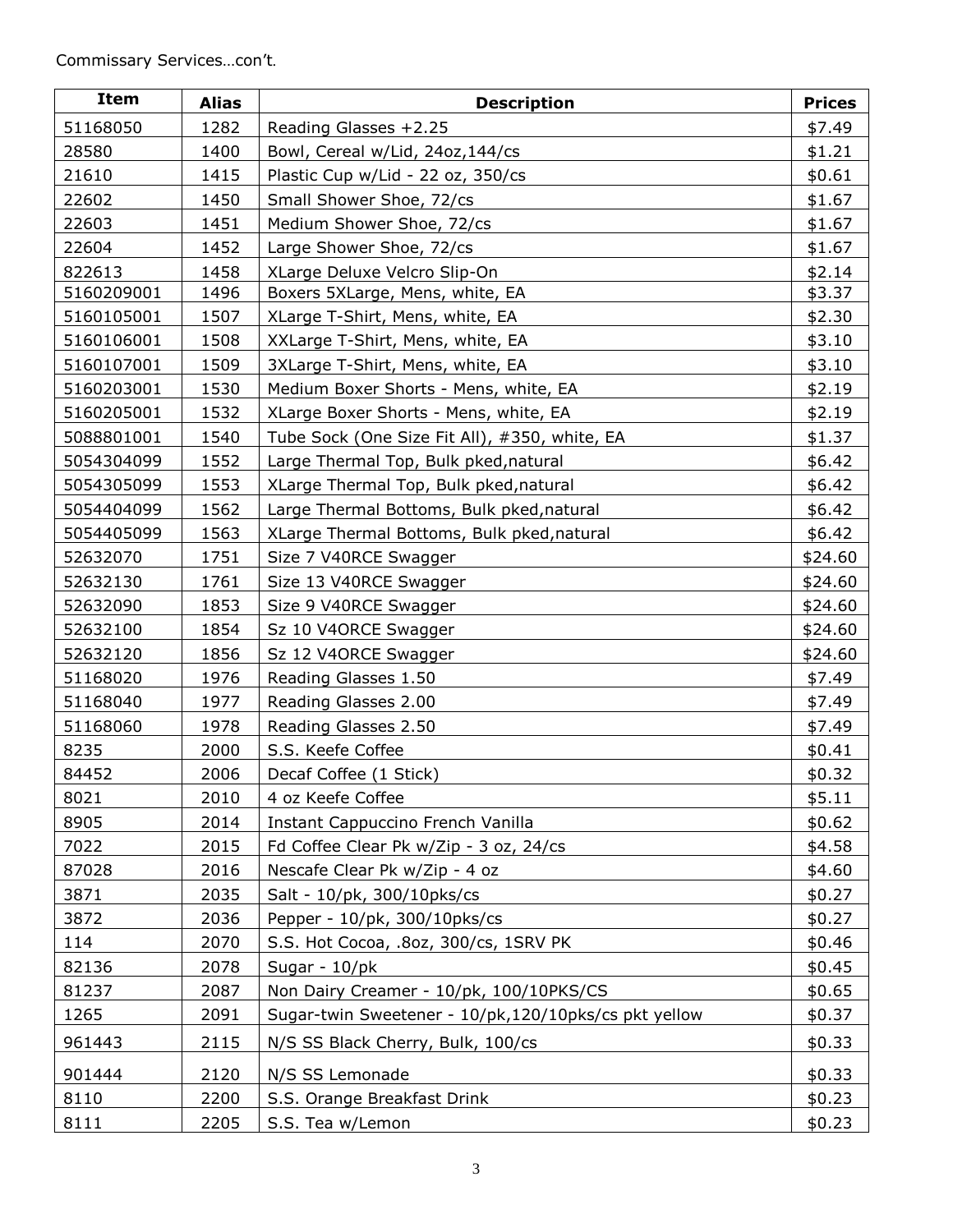| Item     | <b>Alias</b> | <b>Description</b>                              | <b>Prices</b> |
|----------|--------------|-------------------------------------------------|---------------|
| 80000362 | 2210         | S.S. Fruit Punch, .5oz, 500/cs                  | \$0.23        |
| 8113     | 2215         | S.S. Cherry Drink                               | \$0.23        |
| 80000363 | 2220         | S.S. Lemonade, .5oz, 500/cs                     | \$0.23        |
| 7040     | 2300         | Tang Clear - Instant Breakfast Drink 6oz.       | \$1.36        |
| 871545   | 2301         | Nestea w/Lemon Clear - 5.5 oz                   | \$1.46        |
| 7044     | 2310         | Lemonade Clear - Drink Mix 6 oz                 | \$1.47        |
| 7043     | 2311         | Grape Kool-Aid Clear -Drink Mix 6 oz            | \$1.36        |
| 7041     | 2330         | Tropical Punch Kool-Aid Clear - 6 oz            | \$1.61        |
| 7042     | 2334         | Cherry Kool-Aid Clear - Drink Mix 6 oz          | \$1.36        |
| 83116    | 2353         | Cherry Coke - 20 oz                             | \$1.38        |
| 83117    | 2354         | Orange Soda - 20 oz                             | \$1.38        |
| 83118    | 2355         | Sprite - 20 oz                                  | \$1.38        |
| 83555    | 2365         | Mellow Yellow - 20 oz                           | \$1.38        |
| 82284    | 2392         | Coke - 20 oz                                    | \$1.38        |
| 82285    | 2393         | Diet Coke - 20 oz                               | \$1.38        |
| 3564     | 2500         | Bottled Water - 20 oz                           | \$1.38        |
| 84936    | 2665         | Spicy Macaroni & Cheese - 30 oz                 | \$2.37        |
| 84937    | 2666         | Cheesy Rice 2 oz                                | \$1.57        |
| 84938    | 2667         | Spicy Cheesy Rice - 2 oz                        | \$1.52        |
| 84939    | 2668         | Cheesy Refried Beans                            | \$2.59        |
| 84941    | 2670         | Spicy Refried Beans & Rice                      | \$2.08        |
| 10055    | 3004         | ZC PB Crème Cookies - 6 oz, 24/cs               | \$1.23        |
| 48707    | 3005         | Vanilla Crème Cookies                           | \$0.67        |
| 80003305 | 3020         | Oreo Sandwich Cookies, 2.4oz, 120/cs, Bag       | \$0.68        |
| 10057    | 3030         | ZC Vanilla Cream Cookies - 6 oz, 24/cs, Bag     | \$0.94        |
| 10056    | 3031         | ZC Orange-Pineapple Cream Cookies - 6 oz, 24/cs | \$1.12        |
| 6072     | 3035         | ZC Chocolate Chip Cookies - 6 oz, 46/cs, Bag    | \$1.12        |
| 6071     | 3040         | ZCIced Oatmeal Cookies - 6 oz, 46/cs, Bag       | \$1.16        |
| 10058    | 3045         | ZC Duplex Cream Cookies - 6 oz, 24/cs, Bag      | \$1.12        |
| 84495    | 3110         | <b>Simply Social Crackers</b>                   | \$1.99        |
| 9590     | 3115         | Cheez Its Crackers - 1.5 oz, 60/cs              | \$0.86        |
| 4492     | 3124         | Peanut Butter Cracker - Sleeve, 1.38oz, 8bx/cs  | \$0.77        |
| 4493     | 3130         | Cheese Sandwich Crackers - Sleeve, 1.35oz       | \$0.77        |
| 9474     | 3139         | Saltine Crackers - Sleeve, .25lb, 36cs          | \$0.66        |
| 8562     | 3201         | <b>Strawberry Moon Pies</b>                     | \$0.82        |
| 908540   | 3206         | Chocolate Marshmallow Pie                       | \$0.82        |
| 908542   | 3207         | Banana Marshmallow Pie                          | \$0.82        |
| 86049    | 3226         | ZC Chocolate Iced Zu Zu                         | \$1.03        |
| 6052     | 3230         | ZC PB Wafers (each), 2pk, 12oz, 6/bx            | \$0.76        |
| 6053     | 3231         | ZC Yum Yum's (each), 16oz, 12/bx, 24bx/cs       | \$0.36        |
| 86055    | 3236         | ZC Swiss Rolls (each)                           | \$0.76        |
| 6051     | 3245         | ZC D-Dunx (each), 10oz, 6/bx, 16bx/cs           | \$0.65        |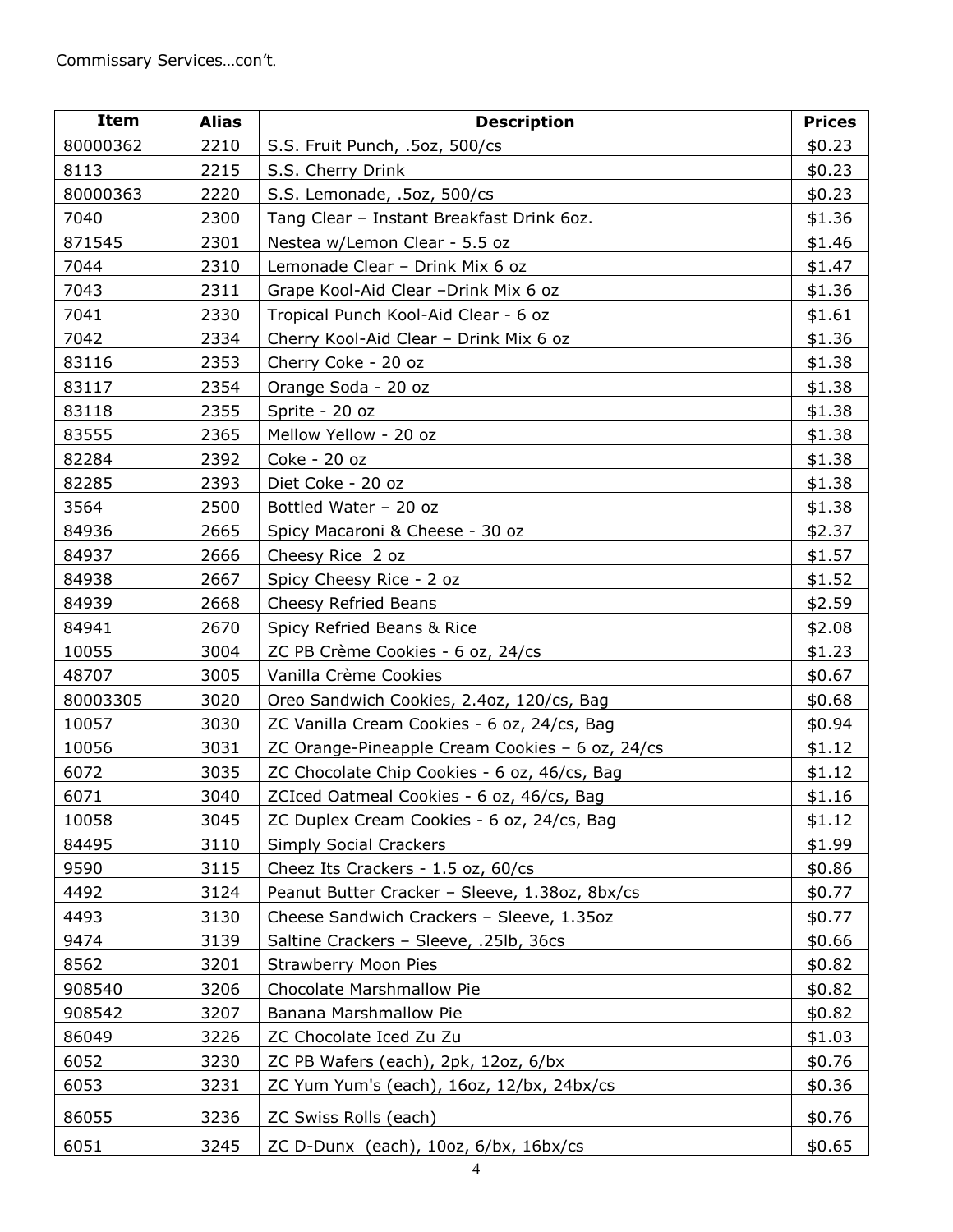Commissary Services…con't*.*

| Item     | <b>Alias</b> | <b>Description</b>                            | <b>Prices</b> |
|----------|--------------|-----------------------------------------------|---------------|
| 80005739 | 3248         | Cinnamon Roll                                 | \$1.23        |
| 6044     | 3261         | ZC Mega Buneez, 4.75 oz, 36/cs                | \$1.38        |
| 85514    | 3269         | Crunchy Cheese Chips                          | \$0.91        |
| 6060     | 3270         | ZC Chocolate Crème Cupcake, 4 oz, 36/cs       | \$1.04        |
| 6043     | 3274         | ZC Monster Iced Buneez, 6oz, 36/cs            | \$1.74        |
| 6046     | 3290         | ZC Strawberry Zu Zu - 2/pk, 4 oz, 36/cs       | \$1.28        |
| 86119    | 3329         | ZC Long John Jelly Filled                     | \$1.18        |
| 8954     | 4000         | M & M Plain                                   | \$1.24        |
| 955      | 4001         | M & M Peanut, 1.74 oz, 48/bx, 8bx/cs          | \$1.24        |
| 80000662 | 4005         | Butterfinger, candy bar singles, 1.9 oz       | \$1.06        |
| 10502    | 4010         | Snickers Bar, 1.86oz, 384cs/8bx/48 per box    | \$1.24        |
| 1477     | 4019         | Chick-O-Stick, .7oz,200/cs                    | \$0.52        |
| 1949     | 4035         | Reeses Peanut Butter Cup, 1.5 oz              | \$1.15        |
| 984      | 4040         | Skittles, 2.17 oz                             | \$1.19        |
| 71500    | 4065         | Big Hunk                                      | \$0.96        |
| 40606    | 4100         | Butterscotch Buttons, 4.25oz, 48/cs           | \$0.93        |
| 40609    | 4110         | Lemon Drops, 4.25oz, 60/cs                    | \$1.01        |
| 40608    | 4120         | Rootbeer Barrels, 4.25oz, 48/cs               | \$0.94        |
| 81476    | 4124         | Mint Stick - .8 oz                            | \$0.37        |
| 40601    | 4135         | Jolly Ranchers (Assorted) - 3.70 oz.          | \$1.47        |
| 40605    | 4145         | Starlight Mints - 3.75 oz                     | \$0.98        |
| 40686    | 4146         | Atomic Fire Balls, 3oz.                       | \$1.11        |
| 40607    | 4150         | Sour Fruit Balls - 4.25 oz                    | \$0.87        |
| 40615    | 4155         | Sugar Free Wild Fruit - 1.7oz                 | \$0.91        |
| 82047    | 4315         | <b>Tootsie Pops</b>                           | \$0.21        |
| 87016    | 4387         | Rocky Road Bar                                | \$0.96        |
| 86063    | 4428         | ZC Vanilla Cream Cupcake - 2/pk               | \$1.38        |
| 6069     | 4429         | ZC Strawberry Sugar Free Wafers, 4.25oz       | \$1.32        |
| 6059     | 4430         | ZC Blueberry Cheese Danish, 4.25oz            | \$1.07        |
| 6058     | 4431         | ZC Strawberry Cheese Danish, 4.25oz           | \$1.07        |
| 8        | 6046         | <b>CWE Chicken Ramen Noodles</b>              | \$0.93        |
| 15       | 6053         | <b>CWE Cajun Shrimp</b>                       | \$0.93        |
| 13       | 6018         | <b>CWE Texas Beef Ramen Noodle</b>            | \$0.93        |
| 10       | 6026         | CWE Chili Ramen Noodle                        | \$0.93        |
| 18       | 6013         | CWE Cajun Chicken Ramen Noodle                | \$0.93        |
| 86766    | 6011         | CWE Hot & Spicy Vegetable Ramen Noodle        | \$0.93        |
| 85880    | 6050         | <b>KK Instant Rice</b>                        | \$2.51        |
| 6025     | 6079         | Whole Shabang - Potato Chips, original 1.5 oz | \$0.91        |
| 6022     | 6100         | Potato Chips, regular, 1.5oz                  | \$0.92        |
| 7637     | 6102         | Stuffed Jalapeno Chips - 1.5 oz               | \$1.01        |
| 87666    | 6103         | Habanero Tortilla Chips                       | \$1.21        |
| 6023     | 6105         | BBQ Potato Chips, 1.5oz                       | \$0.91        |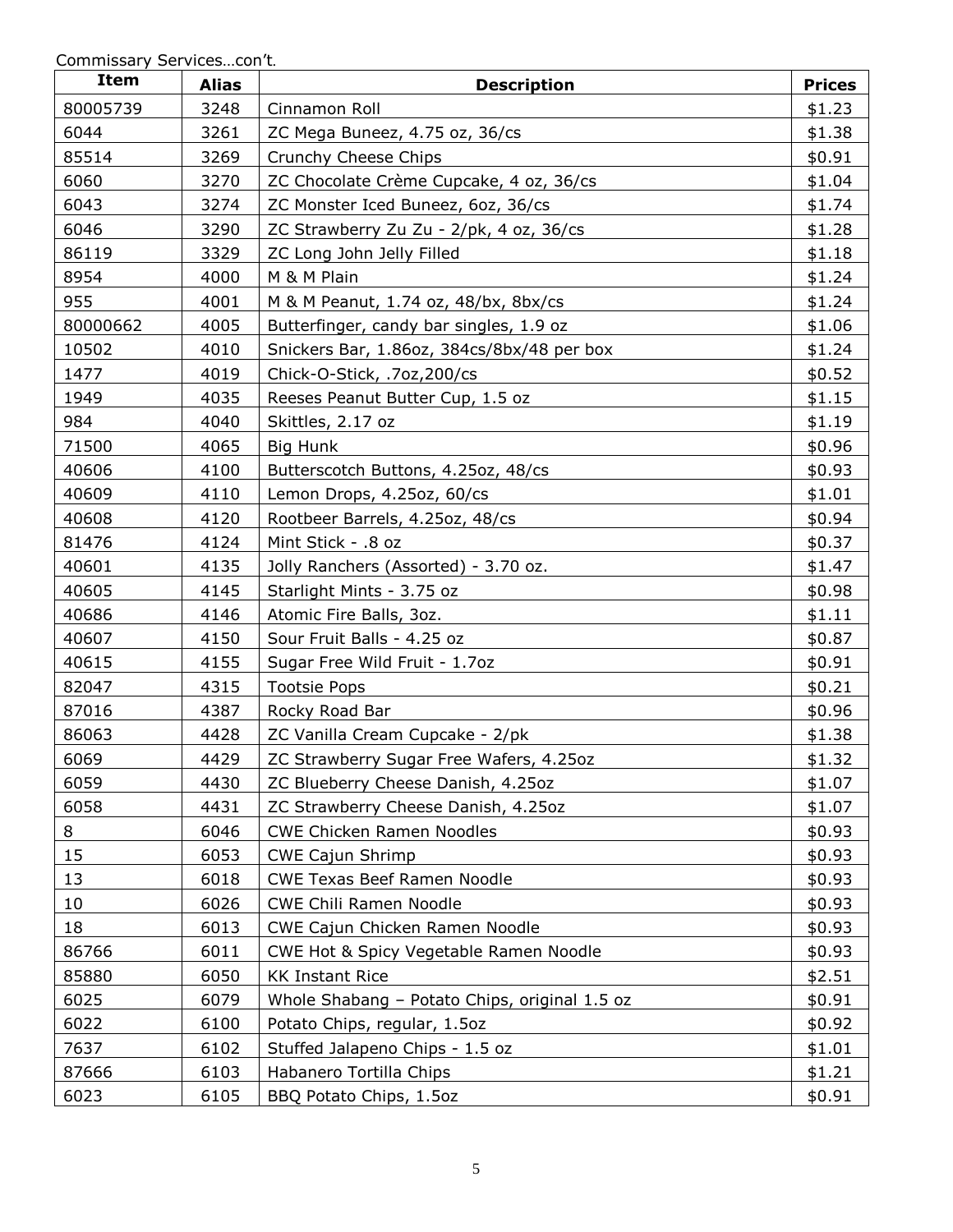| <b>Item</b> | <b>Alias</b> | <b>Description</b>                          | <b>Prices</b> |
|-------------|--------------|---------------------------------------------|---------------|
| 7999        | 6111         | CA Hot & Spicy Corn Chips, 1.5 oz           | \$0.89        |
| 6743        | 6114         | Hot Fries (Andy Capp), 0.85oz               | \$0.59        |
| 87994       | 6116         | Cheese Puffs                                | \$0.97        |
| 8920        | 6120         | Nacho Tortilla Chips                        | \$0.92        |
| 86026       | 6125         | Hot Chips - 1.5 oz                          | \$0.91        |
| 1266        | 6127         | Hot & Spicy Pork Rinds, 2oz                 | \$1.09        |
| 81105       | 6132         | Cheese Popcorn                              | \$1.34        |
| 87758       | 6134         | ML Caramel Popcorn                          | \$1.09        |
| 8911        | 6150         | Keefe Nacho Chips - 10 oz                   | \$2.07        |
| 87991       | 6155         | CA Corn Chips                               | \$2.27        |
| 85111       | 6160         | Potato Chips - 6 oz bag                     | \$2.17        |
| 85112       | 6165         | BBQ Potato Chips - 6 oz                     | \$2.16        |
| 87989       | 6171         | Hot Corn Chips                              | \$2.32        |
| 1712        | 6174         | BC Hot Chili w/Beans, 11.25 oz              | \$2.80        |
| 81715       | 6176         | <b>BC Beef Stew</b>                         | \$3.13        |
| 4385        | 6178         | FC Mackerel, Fillet in oil, 3.53oz          | \$2.49        |
| 5360        | 6195         | Premium Chicken Breast, Diced, 4.5oz        | \$5.12        |
| 48645       | 6212         | Spicy Cajun Mix - 3.5 oz                    | \$1.35        |
| 48647       | 6217         | <b>Tropical Blend</b>                       | \$1.55        |
| 8172        | 6250         | Onion Dip - 3.5 oz                          | \$1.29        |
| 82858       | 6255         | CC Jalapeno Nacho Cheese Dip                | \$1.38        |
| 6510        | 6262         | Mayonnaise - 12/pk, 9G pk=strip             | \$1.11        |
| 6513        | 6263         | Mustard - 12/pk, 4.5G                       | \$0.67        |
| 6514        | 6264         | Bago Ketchup - 12/pk, 9G                    | \$0.66        |
| 6517        | 6268         | Hot Sauce - 12/pk, 7G pk=strip              | \$0.90        |
| 5379        | 6300         | Twin Beef Stick, 1.125oz                    | \$1.34        |
| 82934       | 6305         | Lil Chub High Heat - 1.63 oz                | \$0.93        |
| 8286        | 6310         | Pepperoni Summer Sausage                    | \$0.92        |
| 8231        | 6312         | Beef Summer Sausage - 3 oz                  | \$1.94        |
| 89455       | 6390         | Cheese Popcorn                              | \$1.34        |
| 9366        | 6400         | Chewy Chocolate Chip Granola (each), 6.72oz | \$0.70        |
| 4787        | 6412         | Grape Jelly - 1 oz                          | \$0.25        |
| 3786        | 6415         | SS Peanut Butter, 1.12 oz                   | \$0.66        |
| 8080        | 6417         | Creamy Peanut Butter - 18 oz                | \$3.98        |
| 2586        | 6428         | CA Sharp Cheddar Cheese Squeeze, 2 oz       | \$0.94        |
| 2585        | 6429         | CA Jalapeno Cheese Squeeze, 2 oz            | \$0.94        |
| 82853       | 6452         | CC Jalapeno Cheese Spread                   | \$2.54        |
| 383         | 6500         | Pickle (hot), 9.6 oz, 12/cs                 | \$0.98        |
| 381         | 6501         | Pickle (mild), 9.6 oz, 12/cs                | \$0.98        |
| 1590        | 6507         | Sliced Jalapeno Peppers, .7oz               | \$0.79        |
| 86045       | 6540         | ZC Strawberry Cereal Bar                    | \$1.53        |
| 5070        | 6600         | Flour Tortillas, 8oz, 6ct 8in, 48/cs        | \$1.92        |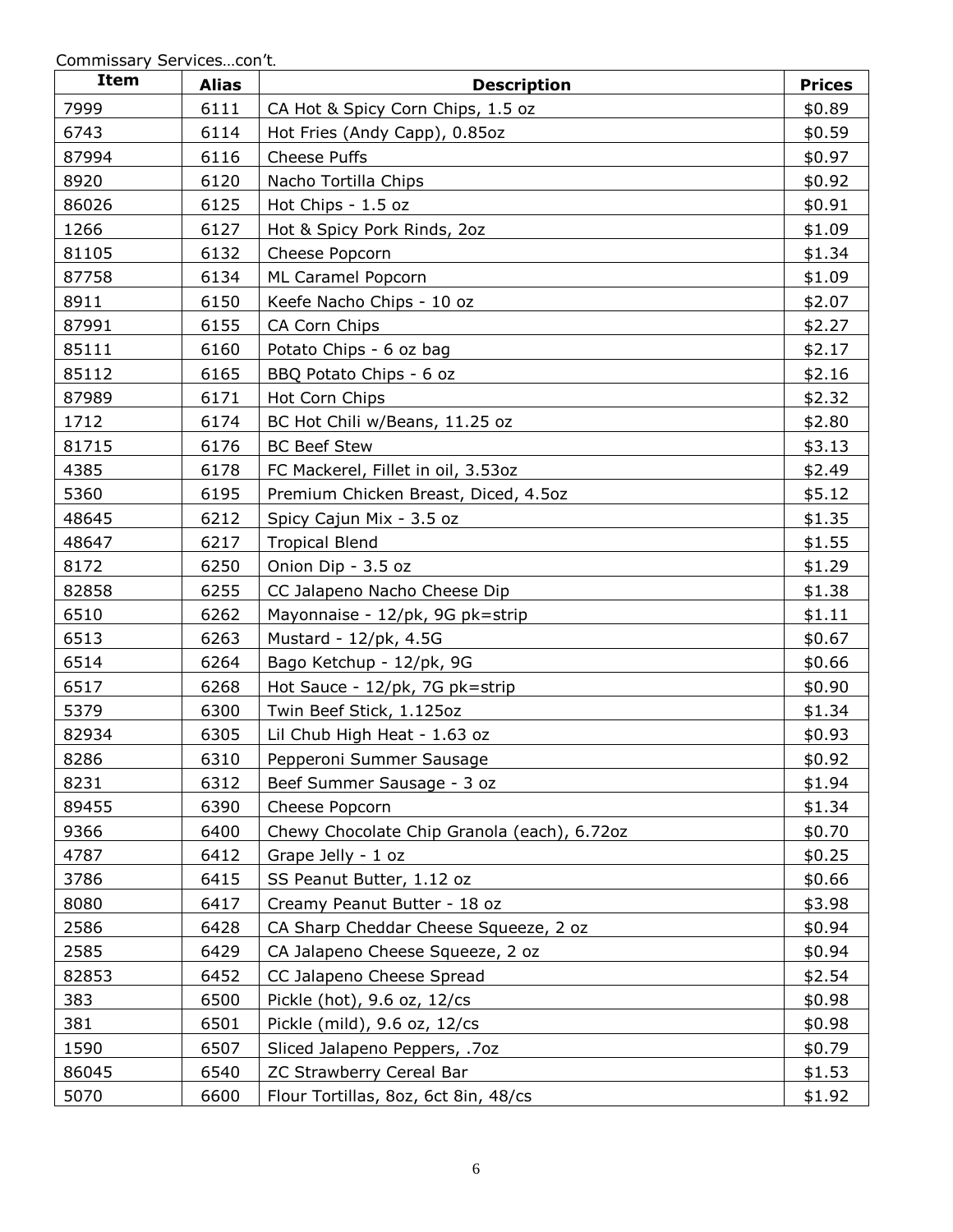| Item     | Alias | <b>Description</b>                    | <b>Prices</b> |
|----------|-------|---------------------------------------|---------------|
| 7550     | 6606  | Salted Peanuts - 1.75 oz              | \$0.74        |
| 9783     | 6700  | SV Refried Beans, 8oz, 18/cs          | \$2.10        |
| 5940     | 6711  | Hot Chili Refried Beans & Rice, 4.4oz | \$1.91        |
| 4397     | 6721  | Fish Steaks in Hot Sauce, 3.53oz      | \$2.01        |
| 4317     | 6826  | Fresh Catch Tuna - 4.23 oz, 48/cs     | \$5.25        |
| 51005010 | 7009  | SRF39-FP Clear Radio w/Ear Bud        | \$20.80       |

## **PROPERTY ROOM: INDIGENT/INTAKE KIT ITEMS**

| <b>Item</b> | <b>Alias</b> | <b>Description</b>                  | <b>Prices</b> |
|-------------|--------------|-------------------------------------|---------------|
| 28458       | 553          | Toothbrush                          | \$0.08        |
| 28463       | 431          | 3 oz. Fresh Scent Soap              | \$0.28        |
| 28464       | 538          | 2.75 oz. Fresh Mint Toothpaste      | \$0.62        |
| 28465       | 121          | 1.5 oz. Fresh Scent Roll-On         | \$0.51        |
| 5069106001  | 1650         | Size 6 Women's Panties, 3pk, white  | \$1.47        |
| 5069108001  | 1651         | Size 8 Women's Panties, 3pk, white  | \$1.47        |
| 5069110001  | 1652         | Size 10 Women's Panties, 3pk, white | \$1.47        |
| 5069111001  | 1653         | Size 11 Women's Panties, 3pk, white | \$1.66        |
| 3069112     | 1697         | Size 2XL Women's Panties            | \$1.66        |
| 3069113     | 1672         | Size 3XL Women's Panties            | \$1.66        |
| 5044732     | 5926         | $Bra - 32B$                         | \$4.12        |
| 5044732     | 5927         | $Bra - 32C$                         | \$4.12        |
| 5044734     | 5928         | $Bra - 34B$                         | \$4.12        |
| 5044734     | 5929         | $Bra - 34C$                         | \$4.12        |
| 5044734     | 5930         | $Bra - 34D$                         | \$4.12        |
| 5044736     | 5931         | $Bra - 36B$                         | \$4.12        |
| 5044736     | 5932         | $Bra - 36C$                         | \$4.12        |
| 5044736     | 5933         | $Bra - 36D$                         | \$4.12        |
| 5044738     | 5934         | $Bra - 38B$                         | \$4.12        |
| 5044738     | 5935         | $Bra - 38C$                         | \$4.12        |
| 5044738     | 9004         | $Bra - 38D$                         | \$4.12        |
| 5044740     | 5939         | $Bra - 40D$                         | \$4.12        |
| 5044740     | 9006         | $Bra - 40B$                         | \$4.12        |
| 5044740     | 9007         | $Bra - 40C$                         | \$4.12        |
| 5044742     | 5942         | $Bra - 42D$                         | \$4.12        |
| 5044742     | 9009         | $Bra - 42B$                         | \$4.12        |
| 5044744     | 5945         | $Bra - 44D$                         | \$4.12        |
| 5044744     | 9012         | $Bra - 44B$                         | \$4.12        |
| 5044744     | 9013         | $Bra - 44C$                         | \$4.12        |
| 5044746     | 9015         | $Bra - 46D$                         | \$4.12        |
| 5044748     | 5902         | $Bra - 48D$                         | \$4.12        |
| 5044748     | 5949         | $Bra - 48B$                         | \$4.12        |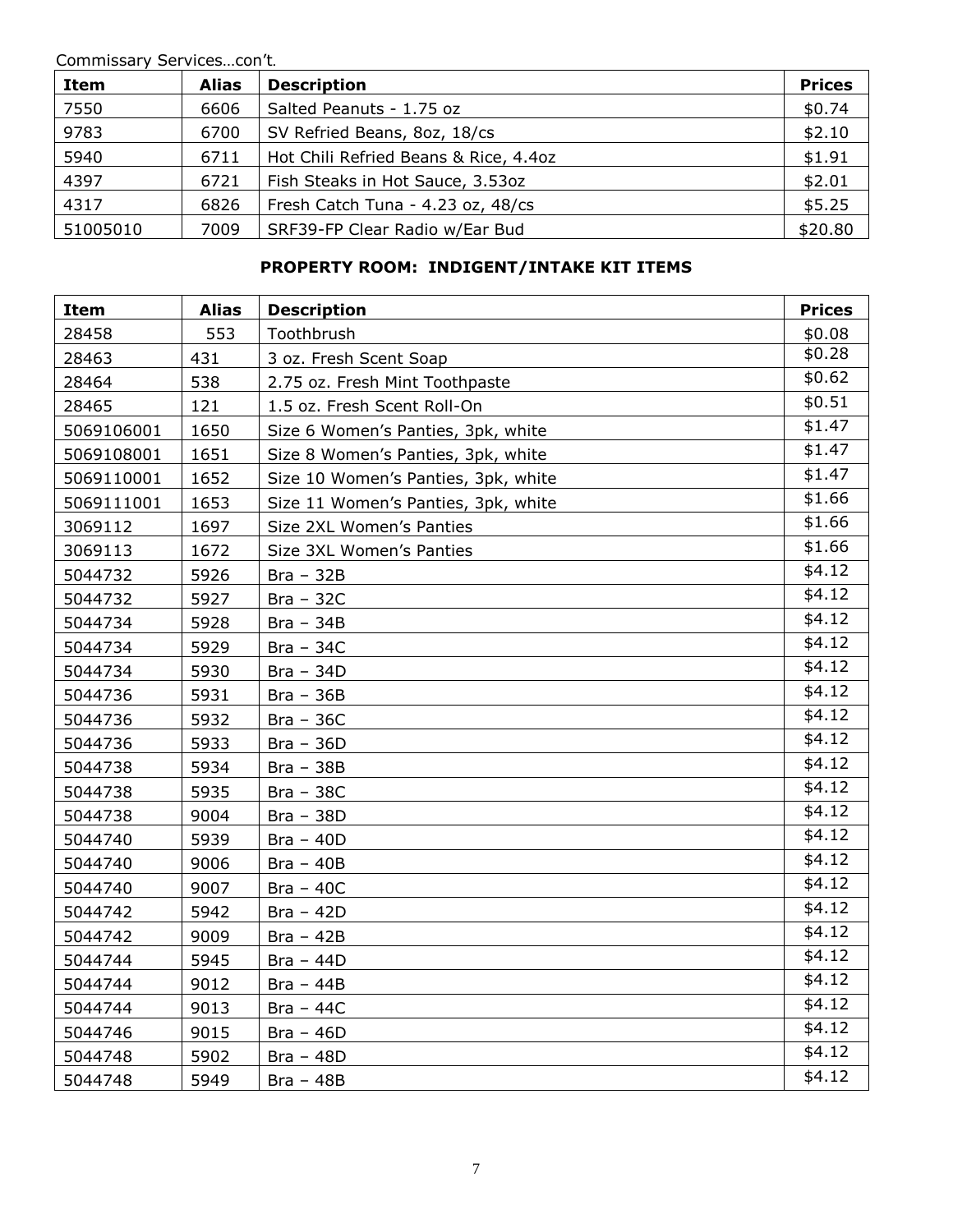| Item       | <b>Alias</b> | <b>Description</b>                         | <b>Prices</b> |
|------------|--------------|--------------------------------------------|---------------|
| 5044750    | 5900         | $Bra - 50C$                                | \$4.12        |
| 5044750    | 5952         | $Bra - 50B$                                | \$4.12        |
| 5044750    | 5954         | $Bra - 50D$                                | \$4.12        |
| 5067406    | 5728         | Small (Size 6) - Women's Brief             | \$1.01        |
| 5067408    | 5729         | Medium (Size 8) - Women's Brief            | \$1.12        |
| 5067410    | 5730         | Large (Size 10) - Women's Brief            | \$1.12        |
| 5088801001 | 1540         | Tube Socks (One Size Fits All) #350, white | \$1.32        |
| 5160102001 | 1504         | T-Shirt - Small, crewneck, mens, white     | \$2.30        |
| 5160103001 | 1505         | T-Shirt - Medium, crewneck, mens, white    | \$2.30        |
| 5160104001 | 1506         | T-Shirt - Large, crewneck, mens, white     | \$2.30        |
| 5160105001 | 1507         | T-Shirt - XLarge, crewneck, mens, white    | \$2.30        |
| 5160106001 | 1508         | T-Shirt - 2XLarge, crewneck, mens, white   | \$3.10        |
| 5160107001 | 1509         | T-Shirt - 3XLarge, crewneck, mens, white   | \$3.10        |
| 5160108    | 5727         | T-Shirt (Men S Crew Neck) - 4XLarge        | \$3.33        |
| 5160109    | 3652         | T-Shirt (Men S Crew Neck) - 5XLarge        | \$3.35        |
| 5160112    | 1484         | T-Shirt - 8XLarge                          | \$4.01        |
| 5160202001 | 1529         | Boxer Shorts - Small -mens, White          | \$2.19        |
| 5160203001 | 1530         | Boxer Short - Medium -mens, White          | \$2.19        |
| 5160203    | 5720         | Boxer (Men's) - Medium                     | \$2.11        |
| 5160204001 | 1531         | Boxer Shorts - Large -mens, White          | \$2.19        |
| 5160204    | 5721         | Boxer (Men's) - Large                      | \$2.11        |
| 5160205001 | 1532         | Boxer Shorts - XLarge, mens, white         | \$2.19        |
| 5160209    | 5726         | Boxer (Men's) - 5XLarge                    | \$3.25        |
| 5298105    | 5955         | Size 5 - Canvas Velcro Shoes               | \$7.22        |
| 5298106    | 5956         | Size 6 - Canvas Velcro Shoes               | \$7.22        |
| 5298107    | 5957         | Size 7 - Canvas Velcro Shoes               | \$7.22        |
| 5298108    | 5958         | Size 8 - Canvas Velcro Shoes               | \$7.22        |
| 5298109    | 5959         | Size 9 - Canvas Velcro Shoes               | \$7.22        |
| 5298110    | 5960         | Size 10 - Canvas Velcro Shoes              | \$7.22        |
| 5298111    | 5961         | Size 11 - Canvas Velcro Shoes              | \$7.22        |
| 5298112    | 5962         | Size 12 - Canvas Velcro Shoes              | \$7.22        |
| 5298113    | 5963         | Size 13 - Canvas Velcro Shoes              | \$7.22        |
| 5298114    | 5964         | Size 14 - Canvas Velcro Shoes              | \$7.22        |
| 5298115    | 5965         | Size 15 - Canvas Velcro Shoes              | \$7.22        |

## **NOTE: NO COMMISSION SHALL BE PAID ON ANY PROPERTY ROOM PURCHASES BY CITY OF ST. LOUIS: INDIGENT/INTAKE KIT ITEMS.**

## **I. SECTION – Scope of Work (For Inmate Population housed in the Division of Corrections at 7600 Hall St and St. Louis Justice Center at 200 South Tucker**

- A. The successful bidder must provide a bar-code badge and/or bracelet production technology which has video capabilities.
- B. Provide a computerized Inmate Trust Fund Accounting System, complete with all necessary hardware (computers, printers and networking, software installation, training and support); provide the wiring and labor necessary to connect various points of service throughout the various facilities.
- C. The Vendor's System must adhere to generally accepted accounting principles and be compatible with auditing principles used by the City of St. Louis.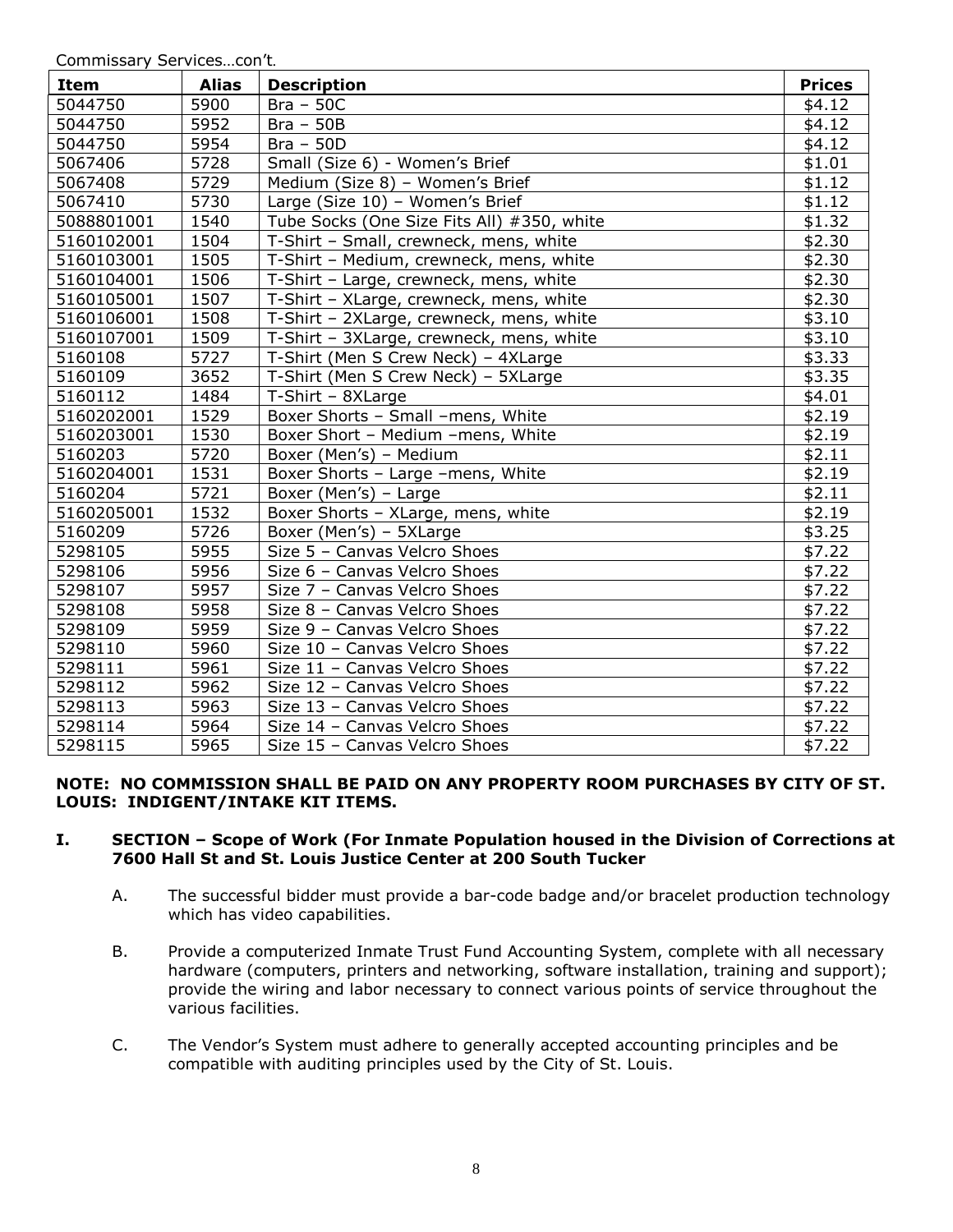- D. The Trust Accounting System must be approved by the Division of Corrections Business Office and the Comptroller's Office and must have the capacity to pay inmates upon release by check which will be performed as a Business Office function.
	- (1) Provide continual support for the software throughout the length of the contract period, including enhancements, at no additional cost to the City.
	- (2) Provide a complete audit trail on all transactions.
	- (3) Provide a detailed weekly invoice for products sold to inmates.
	- (4) Provide three (3) Personal Computers and necessary printers as needed for both receipts and check writing. one (1) in Processing Unit at the New Justice Center; one (1) in Processing Unit at MSI; one (1) in business office at MSI; also necessary printers as needed for both receipts and check writing.
	- (5) Provide all necessary identification bracelets and equipment to operate the Bar-Code Identification System.

## **II. PROCEDURE**

- A. The Vendor is to positively identify inmates (by use of bar-coded wrist bands issued to the inmate upon entering the facility) prior to issuing commissary items.
- B. The Vendor will provide all inmates with appropriate size clothing.
- C. The Vendor will maintain operating hours from 8 a.m. to 7 p.m.
- D. The Vendor employees will be required to submit written reports detailing inappropriate inmate behavior.
- E. Vendor must provide the facility with a background check including a police record check prior to any employee entering any Division facilities. All workers are subject to a search while in Division facilities, and all equipment used to provide services may also be searched at any time.
- F. Commissary workers shall not present any item other than commissary items that were ordered and paid for. Neither shall they pass any item from one inmate to another or take anything out of the facilities for an inmate.
- G. Commissary workers shall confine their activities to those areas designated to perform described services.
- H. The vendor shall utilize a numbered credit memo system. If items cannot be successfully issued to an inmate after two attempts or the order as delivered fails to include an item or items, the Vendor will generate a credit form.
	- (1) The vendor shall submit an invoice at the end of each business day for the total amount of sales (corrected of credits). This amount will balance with the Department's account clerk's total. A check will be issued for the agreed upon amount once per month.
	- (2) Policies and Procedures of the Department must be observed at all times. A copy of the Division Policy Manual will be made available to the Vendor.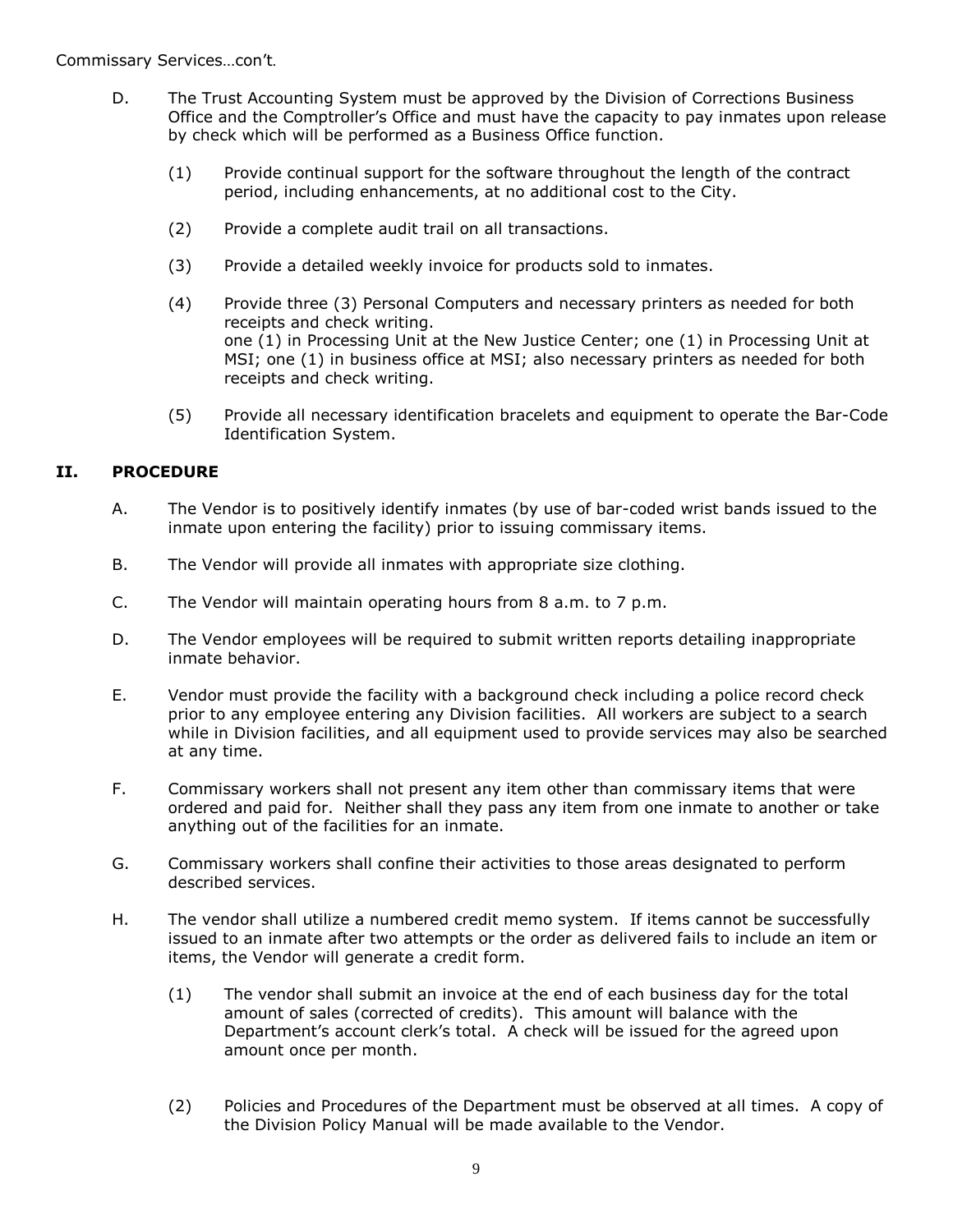- (3) Postage Stamps and Pre-stamped envelopes will be sold at face value with no markup.
- (4) Inmates on Disciplinary Segregation status or on Commissary Restriction will only be allowed to order and receive basic writing and hygiene items.

## **III. MERCHANIDISE**

- A. The Vendor shall make available for purchase by all male and female inmates items including, but not limited to, hygiene products, writing materials, games, candies, and limited clothing items. No items will be added, deleted or changed without the approval of the Correctional Superintendent or his/her designee.
- B. The Vendor shall maintain and/or supply a sufficient stock of printed two-part Order Forms and numbered Credit Memos at all times.
- C. The Vendor shall list all prices on the Order Form.
- D. The Vendor must be able to set up all systems and be operational within sixty (60) days of the bid being awarded and the contract being signed.
- E. The Vendor shall abide by the orders of Division Security Staff including, but not limited to, the adherence to all Division Policies and Procedures.

The Vendor shall not increase any prices without written authorization from the Commissioner of Corrections or his/her designee. Authorized price increases are effective on the first order day after the increase has been approved. All price increase requests must be submitted to the Commissioner of Corrections or designee with supporting invoices or documentation for review and approval.

The Vendor shall provide basic toiletries, writing materials, etc., to indigent population at a nominal fee to be charged to the Inmate Improvement Fund. The Vendor will be provided a list of indigent inmates and what basic items are to be included.

## **IV. CAPABILITIES OF VENDOR'S COMPUTER SYSTEM**

All computer systems used by Vendors, including the bar-code Identification System must be capable of interfacing with the Integrated Jail Management System (IJMS) currently under development.

## **V. STAFF**

The Division of Corrections Services will be involved in the final selection process of the Vendor's personnel. Vendor shall remove any personnel at the request of the Commissioner or designee. Involvement would include a limited criminal background check but may include an in-person or telephone interview. Contract personnel working in the facility will:

- (1) Sign a "Confidentiality of Information" statement
- (2) Attend mandatory training classes provided by the Department
- (3) Be subject to criminal background check

Criminal record checks on all Vendor applicants/employees who will enter the facilities will be conducted periodically by the City. Those employees found to have outstanding felony/misdemeanor warrants will be denied access to the facilities and are subject to arrest. Those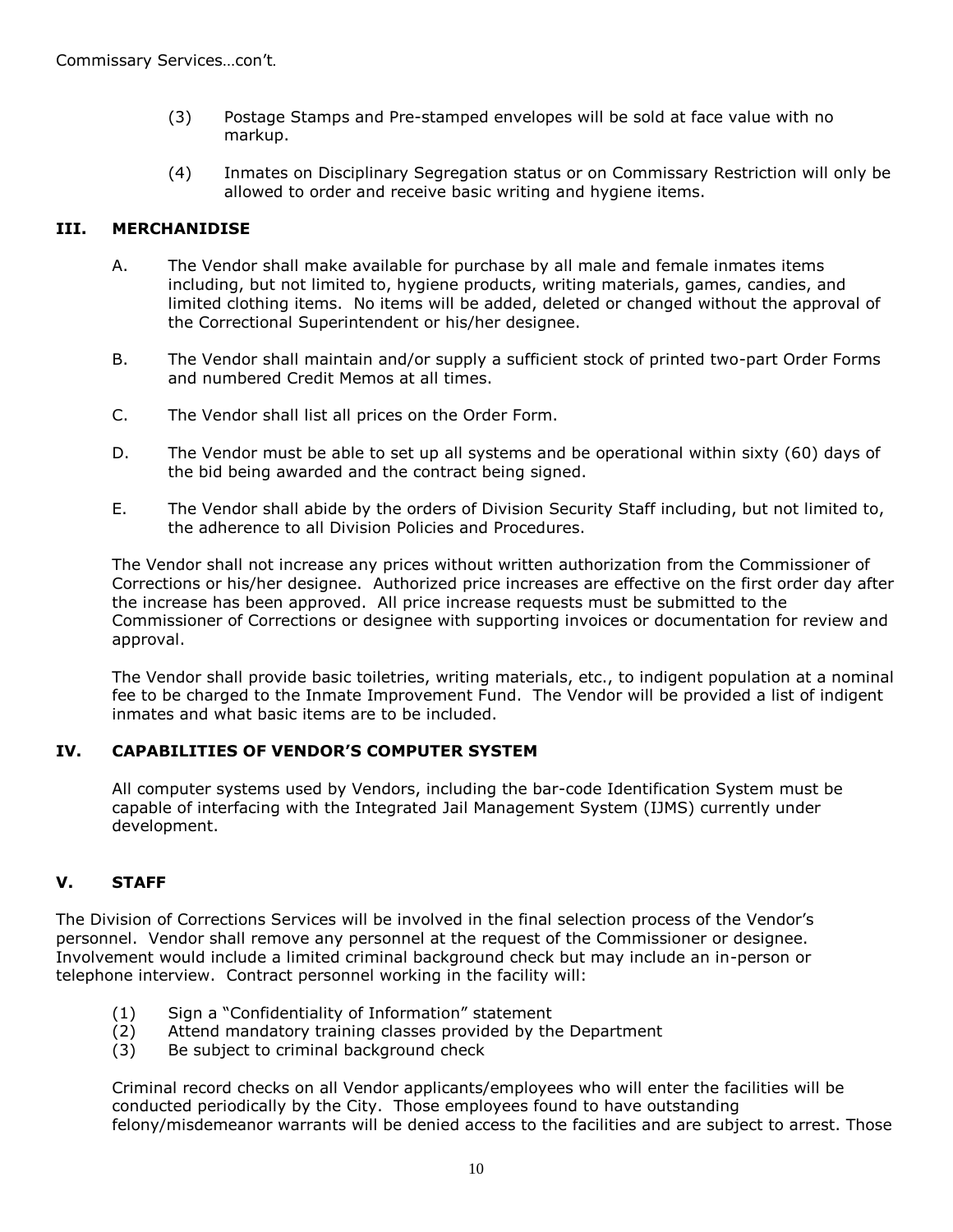with a recent history of arrest may not be considered for employment or admission. **Vendor will furnish the following information on all employees/applicants:** Last and First Name, Middle

Initial, Race, Sex and Date of Birth, Social Security Number, Citizenship or Green Card. This information will be provided prior to hiring.

The Vendor will provide laminated picture ID cards and clips for all Vendor employees. These will be maintained at the facilities to be issued only when a valid driver's license or state ID card is surrendered. **Identification (ID) cards will be worn in plain view on the left shirt pocket at all times when entering, working inside and leaving the facility**. Access will be denied without proper ID. Employees not displaying proper ID will be instructed to exit the premises. All ID cards must be signed by a representative of the Vendor and Correctional Superintendent. The Vendor shall provide all commissary employees with tastefully tailored uniforms which conform to the Division's Dress Code.

The Vendor will provide trained commissary clerks to deliver commissary items to the inmate population, adequate staff to review the accuracy of the actual orders the morning of each delivery day, staff to provide services in a timely manner and maintain efficient commissary operations, and trained relief staff to accommodate vacation and sick time coverage.

The Vendor must provide a pre-assignment medical examination of all employees designated to work in Division Facilities. The results of medical examinations will be maintained by the Vendor, but will be made available for Division review prior to any employee working in Division Facilities. Included will be Tuberculosis or chest x-ray and contagious disease status.

#### **VI. PRODUCT PRICING**

Gross receipts shall be construed to be all monies received from sale of merchandise, product or service, less any refunds, allowances or adjustments for return, defective or unsatisfactory merchandise, product or service and applicable sales tax.

#### **Price Increases:**

Division officials will be notified of any price increases in advance. The Division will have the option of dropping any item offered by the Vendor should it be determined the item is unreasonably priced. Vendor shall be given a ten (10) day written notice advising said item is to be removed from the commissary list.

## **As a part of the bid process, please consider the attached items and the hardware and software packages.**

#### **Intake:**

In lieu of the present "Money Transfer Voucher" which travels with the inmate and in turn is used to credit inmates for monies taken at time of admission, information such as each inmate's name, number, amount and date of classification will be transferred electronically to the institution by Intake Service Center (i.e., Justice Center, Medium Security Institution.

**Following approximately twenty-four (24) hours of activity, all inmate monies** taken in **Intake along with a computer generated transmittal detailing each inmate name, account number, amount, institution transferred to, date of transfer, and total amount of all monies transferred is to be included with money prior to deposit.**

## **Balance Sheet:**

Each institution is to balance all funds received and deducted on a daily basis and subsequently generate a balance sheet headlined by the name of the institution (i.e., Justice Center, Medium Security Institution).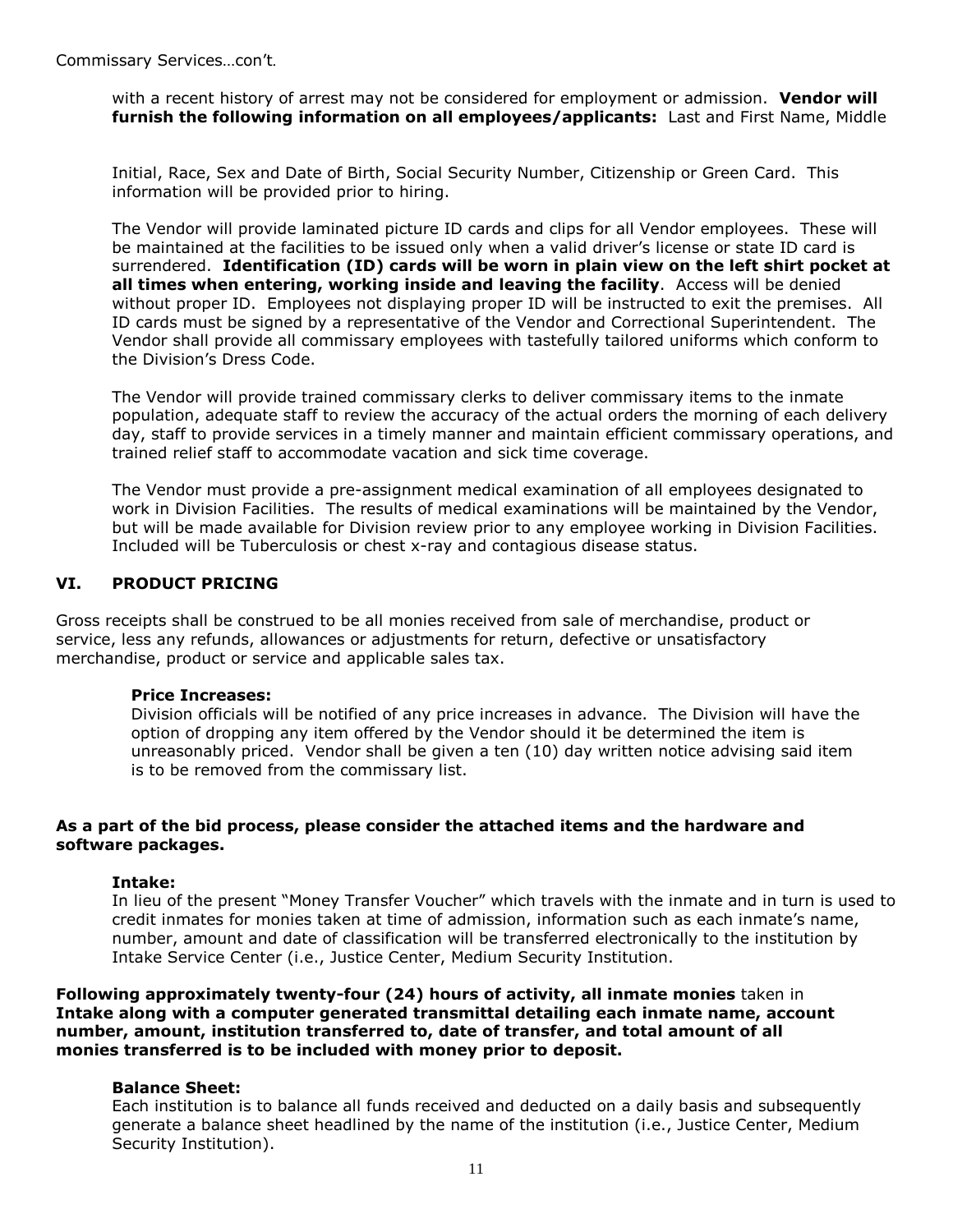## **Balance Sheet Receivable/Credit Entries:**

Each institution's computer generated balance sheet is also to total separate receivable categories for money orders, money transfer vouchers, checks, cash, transfers from other institutions with the Division, i.e., Justice Center, Medium Security Institution and other categories for adjustments not included above (i.e., sales adjustments).

Backup Computer Generated Transmittals for the above are to include the following:

- **Money Orders:** Inmate name, number, amount, total amount of all money transfer vouchers
- **Money Transfer Vouchers:** Inmate name, number amount, total amount of all money transfer vouches
- **The only cash accepted will come with the inmate at the time of admittance. The balance sheet should contain inmate name, number, amount, total amount of checks.**
- **Checks:** Inmate's name, number, amount, total amount of checks for inmates receiving checks.
- **Transfers from other institutions:** Inmate name, number, ending balance, institution transferred from (i.e., Justice Center, Medium Security Institution) followed by a total amount transferred from each individual institution.
- **Other:** Inmate name, number, amount, date, brief description of credit in approximately five (5) words.

## **Balance Sheet Deductions/Debit Entries**

Each institutions' computer generated balance sheet is also to total deductions for each of the following categories: Petty Cash reimbursements under \$5.00, inmate check pay-out upon release over \$5.00, Commissary sales, transfers to other institutions within the Division (i.e., Justice Center, Medium Security Institution and other agencies/institutions outside the Division), special checks, and "other" categories for adjustments not included above.

## **Backup Computer Generated Transmittals for the above are to include the following:**

- **Petty Cash reimbursements over \$5.00:** Inmate's name, number, amount, check number, check date, followed by a total of all inmates receiving checks greater than \$5.00.
- **Inmate Reimbursements over \$5.00:** Inmate's name, number, amount, check number, check date, followed by a total of all inmates receiving checks greater than \$5.00.
- **Commissary Sales:** Inmate's name, number, amount of sale, date of sale, followed by a total of all inmate sales. **NOTE:** These transmittals will be used to balance against vendor invoices.
- **Transfers to other institutions with-in the Division:** Inmate name, number, amount of money, check number, check date, institution transferred to (i.e., Justice Center, Medium Security Institution) followed by a total amount of all inmates transferred to the Justice Center/Medium Security Institution and other institutions/authorities.
- **Special Checks:** Inmate name, number, amount, date, brief description of deduction in approximately five (5) words.
- **Finally, each institution's balance sheet is to reflect all funds received and deducted to a net ending balance.**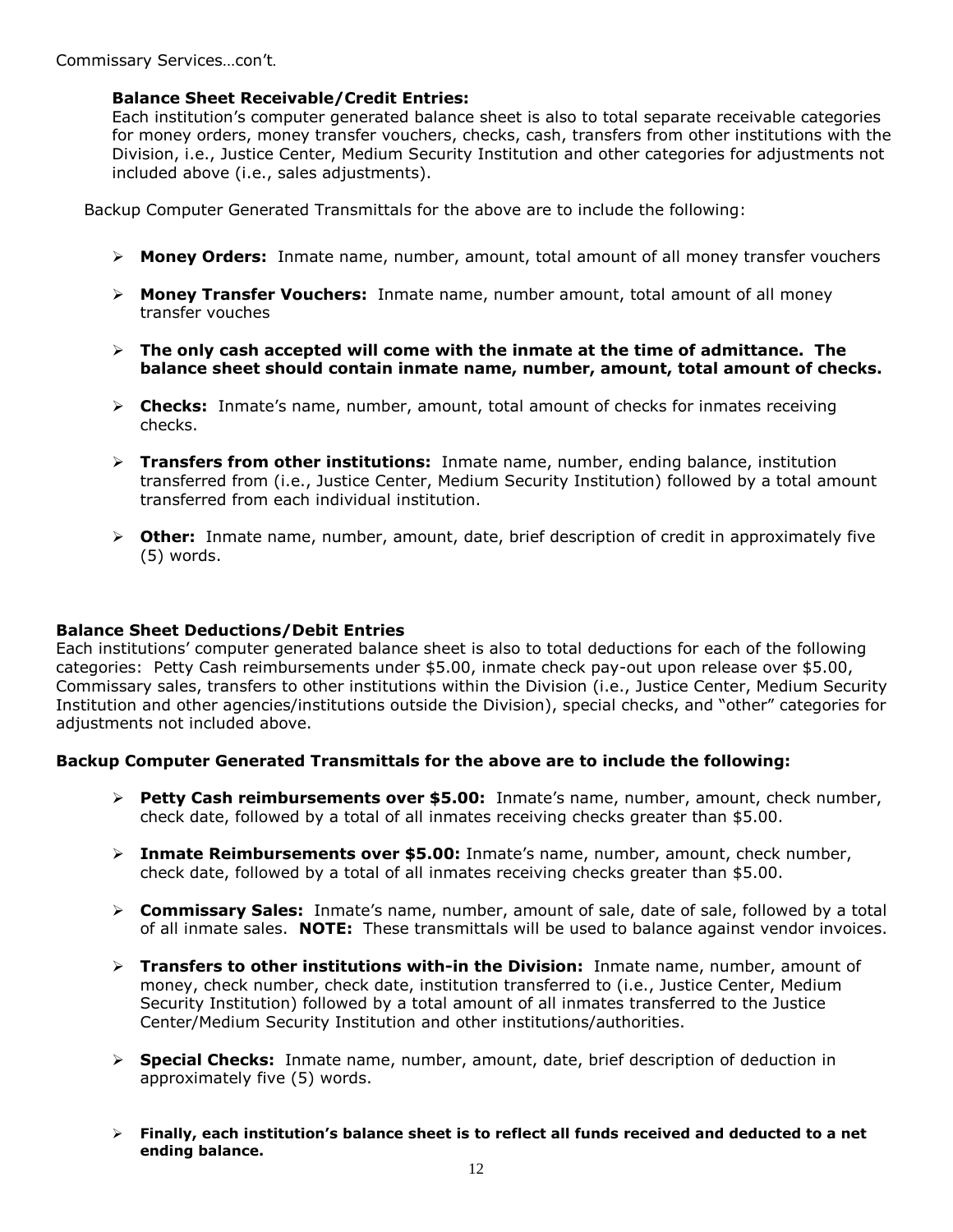## **COMMISSIONS**

The Vendor shall pay a commission to the City of St. Louis, Division of Corrections on all items sold under this proposal other than those items noted as being sold with no markup.

## **LENGTH OF CONTRACT**

The Contract shall commence on the effective date, and shall continue in effect for four (4) years from the effective date. Thereafter, the contract may be renewed for an additional term, not to exceed the original term of the contract, upon written approval of the parties, unless terminated earlier as set forth herein, or vendor must provide Commissioner with notice of its intent not to renew this Agreement at least ninety (90) days prior to the end of the then current term.

## **INSURANCE REQUIREMENTS/COMMISSARY**

The Vendor shall maintain insurance coverage, as indicated below, during the period of this contract and will provide the St. Louis City Division of Corrections with the certificates of insurance on all required coverage prior to commencement of work under this contract. The City shall be named as additional insured on all parties.

- (1) **AGGREGATE LIMITS OF INSURANCE** (Per Project) The General Aggregate limit under Limits of Insurance applies separately to each of your projects away from premises owned by or rented to you.
- (2) **WORKER'S COMPENSATION** As required by the law of the State of Missouri, including Employer's Liability.
- (3) **GENERAL LIABILITY** Limits of not less than **\$1,000,000.00** per occurrence with an aggregate lime of **\$2,000,000.00.**
- (4) **AUTOMOBILE BODILY INJURY AND PROPERTY DAMAGE LIABILITY** Limits of not less than **\$1,000,000.00** per occurrence for bodily injury and property damage is required, non-ownership hired counsel to be included in the coverage.

## **VII. TERMS AND CONDITIONS – FIXED PRICE SUPPLY CONTRACT**

## **Definition –**

- **(1)**The term "City" as used herein means City of St. Louis, Missouri, acting through the Department of Corrections and its designated representatives.
- **(2)**The term "Supplier" as used herein, means those mentioned as Vendor, or Seller and includes their designated representatives.

## **Acceptances and Approvals**

The contract provider premises are subject to inspection during normal business hours. The City will accept or give notice of rejection of items delivered under this contract within a reasonable time after receipt. Acceptance shall not waive any warranty. All items to be supplied under this contract are subject to final inspection and acceptance by the City notwithstanding any payment or other prior inspections or design approvals. The City may at its option require prompt replacement or correction of rejected items at the Supplier's expense. Supplier shall not resubmit rejected items to the City without prior written approval and instructions from Division of Corrections. Supplier shall identify resubmitted items as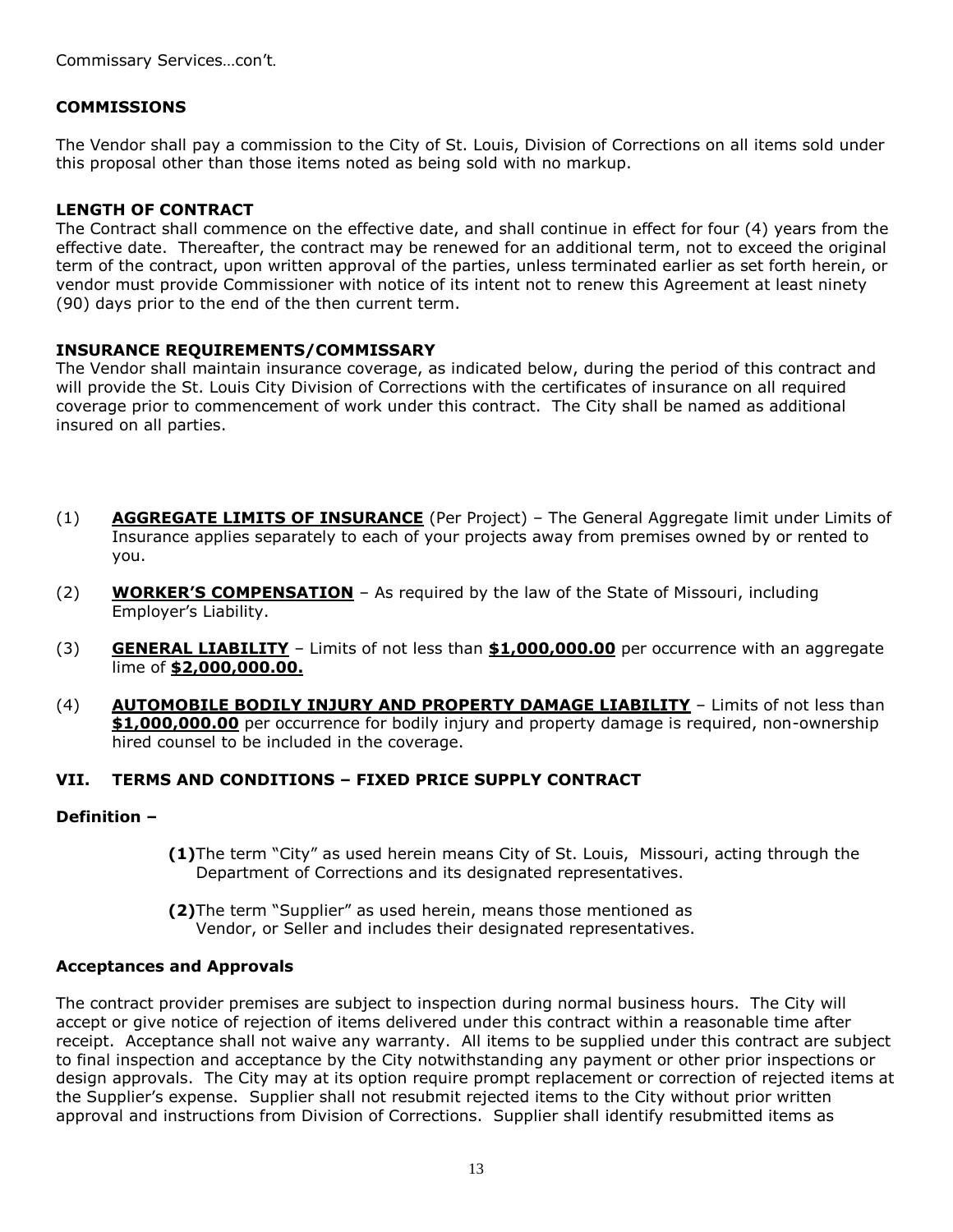previously rejected. Supplier shall provide and maintain a quality assurance and control system acceptable to the City.

## **Warranty**

Unless otherwise agreed to in writing by the parties, Supplier guarantees that items ordered to specifications will conform thereto and to any drawing, samples, or other descriptions furnished or adopted by the City, or if not ordered to specifications will be fit and sufficient for the purpose intended, and that all items will be new, merchantable, of good material and workmanship, and free from defect. The City may at its option, return for credit or require prompt correction or replacement of the defective or nonconforming items or have the defective item corrected or replaced at suppliers expense. Defective or nonconforming items shall not be corrected or replaced unless specified on the City's written order. Items required to be corrected or replaced shall be subject to the provisions of this clause and the clause hereof entitled "Inspection, Acceptance and Approvals" in the same manner to the same extent as items originally delivered under this contract.

## **Assignments**

This contract or any portion of this contract or any interest therein or any claim arising hereunder, shall not be assigned by the Supplier without the prior written approval of the City.

## **Payment**

Supplier will be paid for the items called for in this contract when the items are delivered and accepted by the City and upon submission of certified invoices in triplicate. The price or prices stated I this contract are not tax exempt. Supplier represents and warrants that the price or prices specified in this contract are the lowest prices for which like items have been sold to the most favored customers. In the event the stated prices are determined to be higher than the prices for which the items, or services have been sold by supplier to others this contract price shall be reduced accordingly.

## **Changes**

The City may at any time, by a written order, make changes within the general scope of this contact. If any such changes cause an increase in the cost or time required for the performance of any part of the work under this contract, whether changed or not changed by any such order, or affects any other provision of this contract, an equitable adjustment shall be made in the price or delivery schedule or both and in such other provision of this contract as may be affected and this contract shall be modified in writing accordingly. Any claim by supplier for adjustment under this clause shall be asserted within fifteen (15) days from the date of receipt of this written order directing the change, provided, however, that the City (if it decides that the facts justify such payment under this contract). Where the cost of property made obsolete as a result or a change is included in the equitable adjustment, the City shall have the right to prescribe the manner of dispositions of such property. Nothing in this clause shall excuse the Suppliers from proceeding with the contract as changed. Any action taken by the Supplier which affects any provision of this contract, including delivery and price, whether or not

accomplishments with concurrence of St. Louis City's employees shall not entitle the Supplier to any equitable adjustment in accordance with this clause unless such action has been specifically directed by written order issued by the Commissioner of Corrections or his duly authorized representative.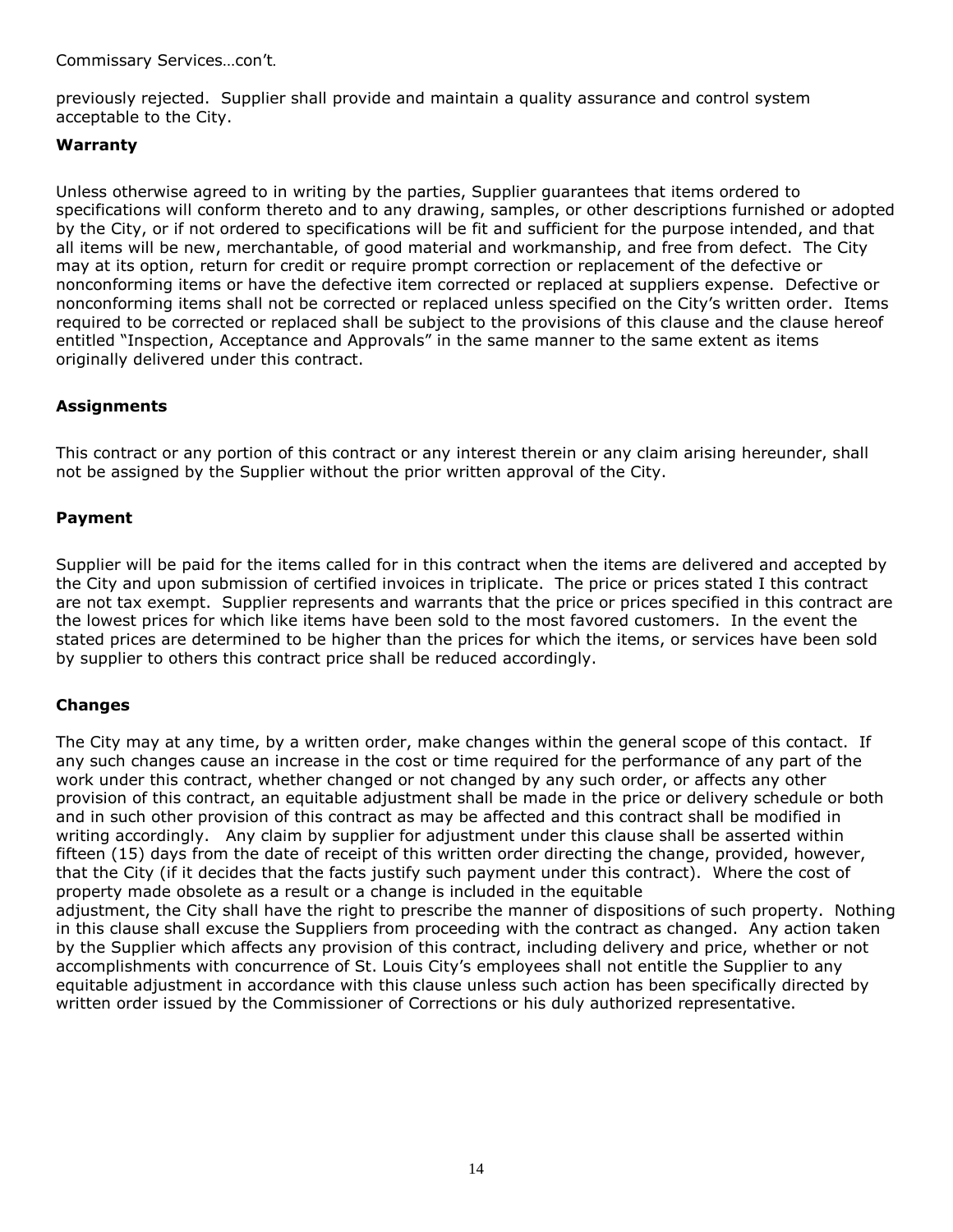## **Deliveries**

Deliveries shall be made strictly in accordance with the delivery schedule defined in this contract and in the exact quantity ordered. Should Supplier fail to do this, the City may terminate this contract, in whole or in part in accordance with the "Termination" clause of this contract. St. Louis City expressly retains all other rights and remedies provided for any violation of this clause and no action by the City shall constitute a waiver of any such right or remedy.

- (1) Each inmate at MSI may receive commissary once a week
- (2) Each inmate at the City Justice Center may receive commissary twice a week. This may be increased by mutual agreement between the Vendor and the City.
- (3) Deliveries to inmates will be in an area determined by mutual agreement between vendor and institutions.

## **Responsibilities for Supplies**

Except as otherwise provided in this contract, Supplier, shall be responsible and bear all risks for loss and damages to the items required by this contract.

- (1) until they are delivered at City facilities, regardless of F.O.B. point, or point of inspection or acceptance; and
- (2) if such items are rejected.

Unless otherwise specified in this contract, Supplier shall sufficiently package the items to be delivered hereunder to protect such items during transportation and storage.

## **St. Louis City Furnished Property**

Supplier shall keep segregated and clearly marked, all property furnished by the City and all property to which the City acquired title by virtue of this contract, and shall maintain complete inventory thereof. Supplier assumes the risk or loss or damage to such property while in Supplier's care, custody, or control. Upon termination or expiration of this contract, Suppliers shall deliver such property (to the extent not incorporated in delivered end product) to the City in good condition subject to ordinary wear and tear.

## **Calibration**

The Supplier agrees to protect, indemnify and save harmless the City from all attorney's fees, costs, expenses and damages arising out of:

- (1) any infringement or claim of infringement of patents, trademarks or copyrights in the use or resale of any articles covered by this contract unless material or articles hereby ordered are made specifically to the City's design or method,
- (2) failure by Supplier to comply with all applicable Federal, State laws and regulations enacted now or to be enacted in the future pertaining to the services, material or articles ordered and labor expended in this contract;
- (3) all claims, suits, actions costs, counsel fees, expenses damages, judgements or decrees by reason of any person or persons being injured or property damaged as a result of the work or services to be performed pursuant to this agreement.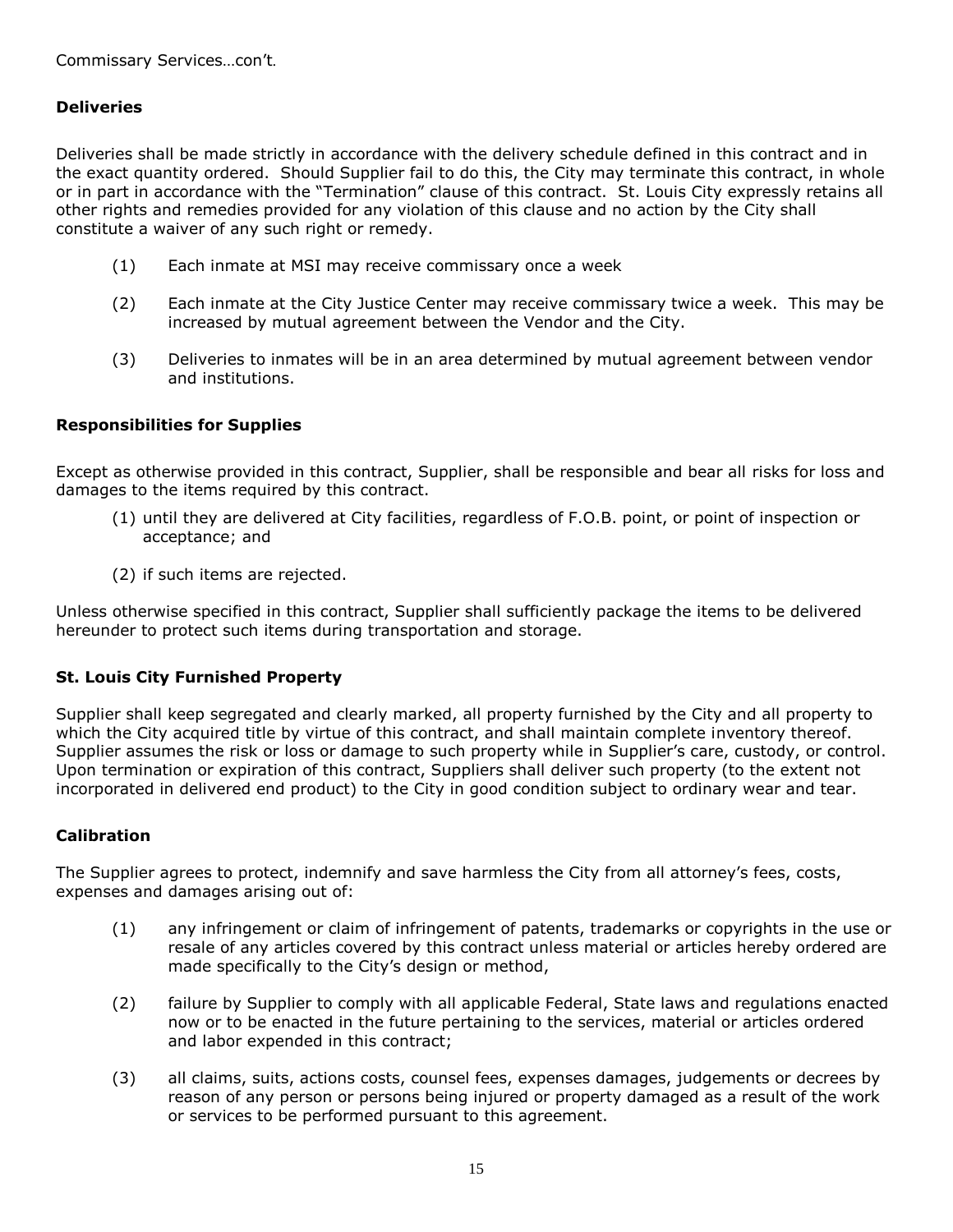## **Waivers**

Failure of the City to insist on performance of the terms and conditions or requirements of this contract shall not be construed as a waiver of such terms; conditions or requirements and the same shall remain in full force and effect for the duration of this contract.

## **Choice of Law**

This contract shall be governed and interpreted according to the laws of the State of Missouri, St Louis City Ordinances and all applicable Federal Laws.

## **Termination**

#### **General**

The performance of work under this contract may be terminated with or without cause or penalty or recourse by the City should it be determined that such termination is in its best interest. Any such termination shall be effected by delivery to Supplier of a Notice of Termination specifying the extent to which performance of work under this contract is terminated and the date upon which such termination becomes effective. If such notice does not indicate that the termination is pursuant to either subparagraph (b); (c), or (d), of the paragraph entitled "Termination," the City shall have the right to so indicate within thirty (30) days. If no notice is delivered within the thirty (30) day period, or such longer period as mutually agreed to by the parties, the Original Notice of Termination shall be deemed to be issued pursuant to subparagraph (c) of this paragraph entitled "Termination."

#### **a) Responsibilities of Parties**

Termination of this Agreement shall extinguish all obligations of the Parties except as specifically otherwise provided herein. Upon termination, Vendor shall be entitled to any and all payments accruing prior to the effective date of such termination.

## **b) Cooperation**

In the event of termination of this Agreement, Vendor shall cooperate fully with the City to provide continuing services on a month to month basis until such time as a new Vendor is identified to assume provision of services.

## **c) Cessation of Operation**

In the event the Vendor is sanctioned or loses its license or certification to operate in the fashion anticipated according to the Agreement hereunder, the City may immediately terminate this Agreement by providing the Vendor with written notice of termination of this Agreement which states the effective date of such termination.

## **d) Delinquency**

In the event the City becomes ninety (90) days or more delinquent in payment of its account hereunder to Vendor, Vendor may immediately terminate this agreement upon seven (7) days written notice to City of the termination of this Agreement. Failure to promptly exercise this option to terminate does not waive the option.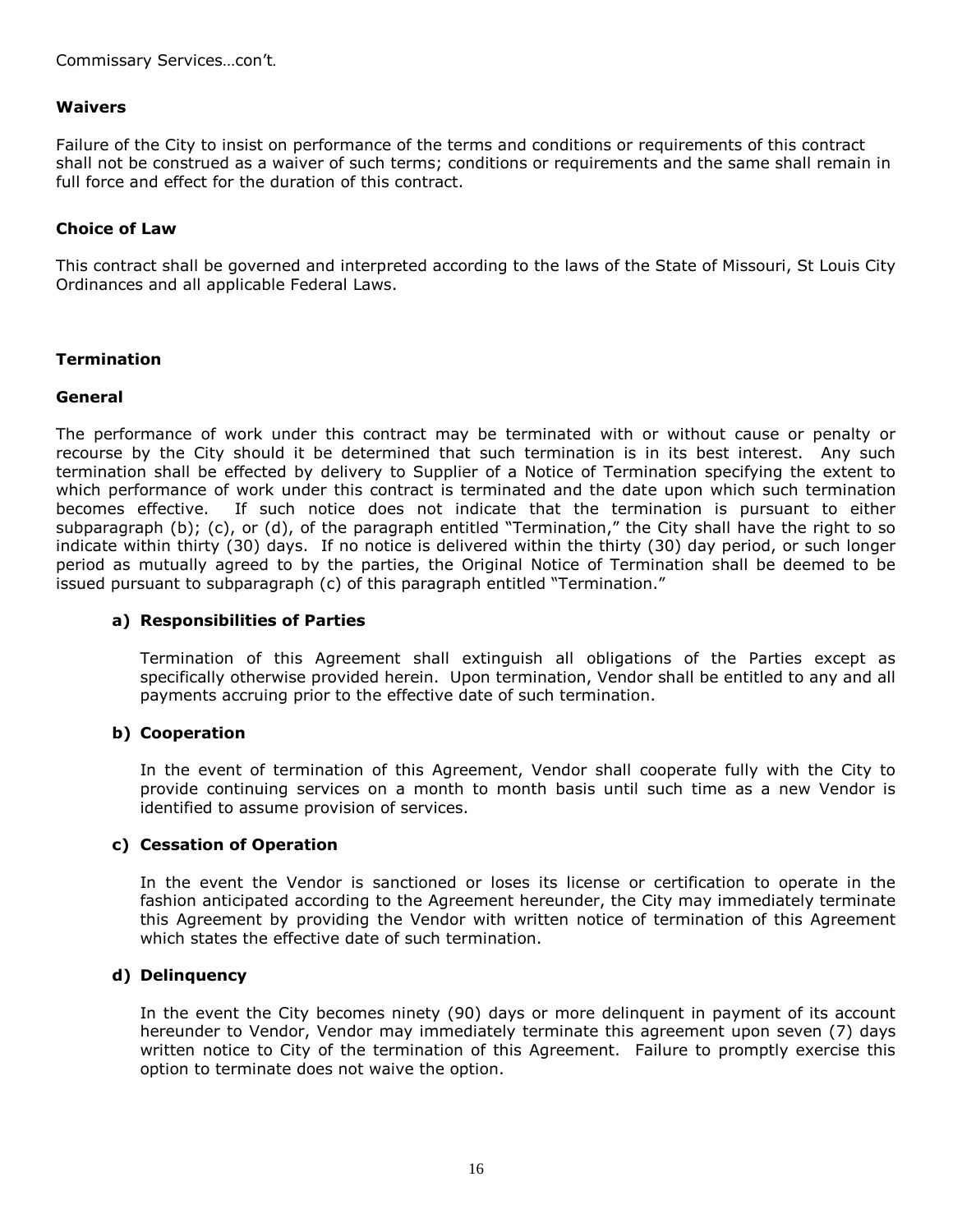## **e) Bankruptcy or Insolvency**

In the event of the institution of any bankruptcy proceedings by or against Supplier or under any provisions of the United States Bankruptcy Act or for the appointment of a receiver or trustees or a general assignment for the benefit of creditors of either party, the City shall be entitled to terminate this contract without further cost or liability.

## **f) Release Void**

The City representatives shall not be required to waive or release any rights in connection with any visits to Supplier or Supplier's subcontractor's premises. Supplier agrees that no such waiver or release shall be pleaded by Supplier or any third persons in any action or proceeding.

- **g) Supplier agrees to comply** with the requirements of the Federal Office of Safety and Health Administration as specified in Federal Register, Volume 37, Number 33, dated February 17, 1972.
- **h) Supplier is further required** to impose these requirements on subcontractors and Suppliers wherever it applies.

## **i) Notice and Service Thereof**

Any notice to any Vendor from the City relative to any part of this contract will be in writing and considered delivered and the service thereof completed when said notice is posted, by certified or regular mail, to the said Vendor at the last given address, or delivered in person to said Vendor or authorized representative.

## **j) Provisions Required By Law Deemed Inserted**

Each and every provision of law and clause required by law to be inserted in this contract will be deemed to be inserted herein and the contract will be read and enforced as though it were included herein, and if through mistake or otherwise any such provision is not inserted, or it is not correctly inserted, then upon the application of either party the contract will forthwith be physically amended to make such insertion or correction.

## **k) Contract Terms**

The performance of this contract shall be governed solely by the terms and conditions as set forth in this contract notwithstanding any language contained on any invoice, shipping order, bill of lading or other document furnished the Seller at any time and the acceptance by the City of any goods furnished hereunder accompanied by any such document shall not be construed as an acceptance by the City of any terms or conditions contained in such document which is inconsistent with the terms and conditions set forth on this contract. Any different or additional terms other than those herein-contained in Seller's acceptance are hereby objected to.

## **l) Compliance with Applicable Laws**

The Seller warrants it has complied with all applicable laws, rules and ordinances of the United States or any State, municipality or any other Government authority or agency in the manufacture or sale of items covered by this order, including but not limited to all provisions of the Fair Labor Standards Act, as amended.